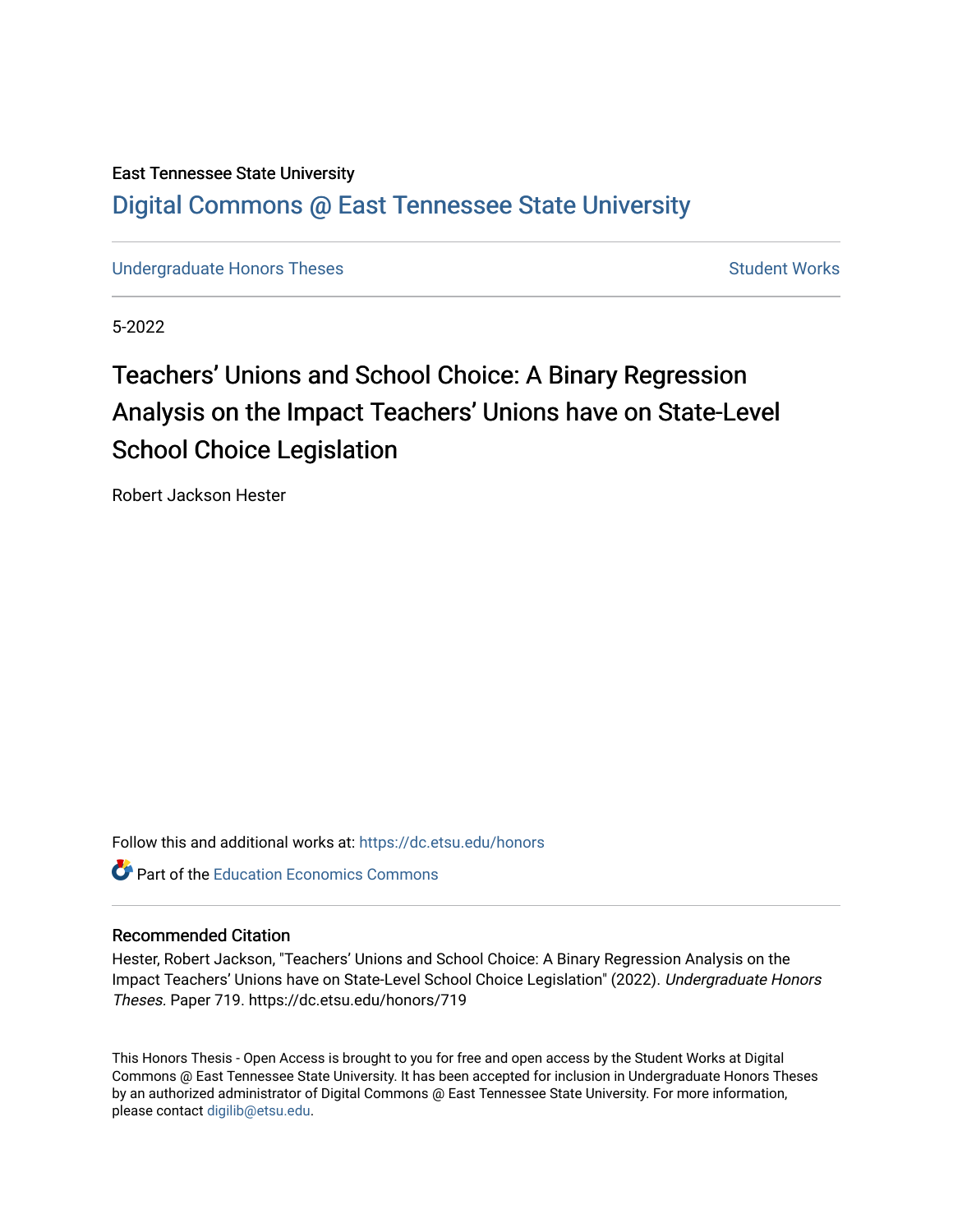Teachers' Unions and School Choice: A Binary Regression Analysis on the Impact Teachers' Unions have on State-Level School Choice Legislation

By

Robert Jackson Hester

An Undergraduate Thesis Submitted in Partial Fulfillment of the Requirements for the University Honors Scholars Program Honors College East Tennessee State University

 $\frac{4}{12}$  Date R. funden theodor

lor P. Stevenson, Thesis Mentor  $Dr. T_i$ 

Date

 $\frac{4}{2}$ 

Dr. Gary L. Shelley, Reader

Date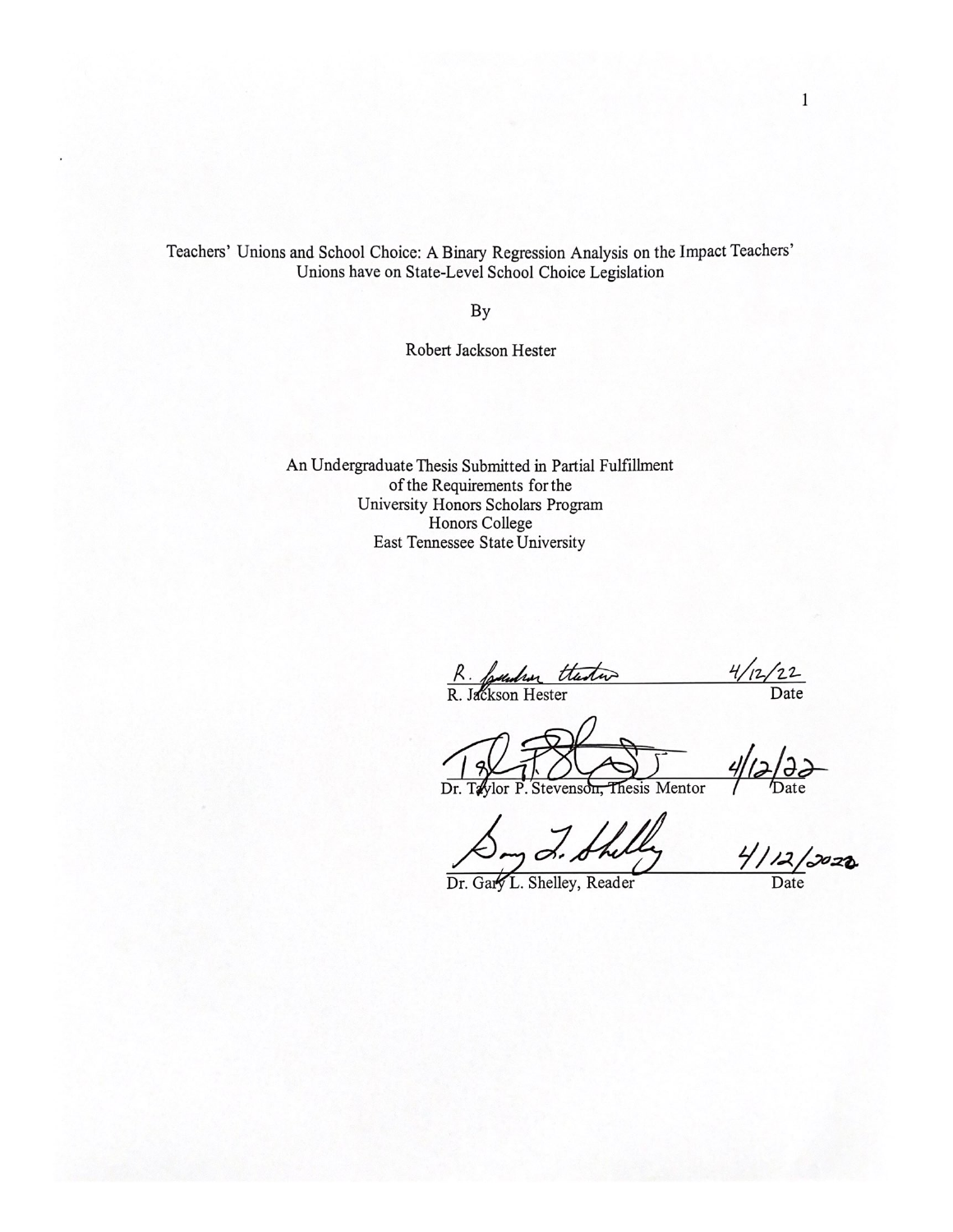## **Acknowledgements**

First, I would like to thank the members of my thesis committee: Dr. Taylor Stevenson and Dr. Gary Shelley. Without their guidance, correction, and help I could not have completed this undergraduate thesis.

Second, I would like to thank the Director of the University Honors Scholars program, Dr. Karen Kornweibel. Her support and help have been crucial to my success and development at ETSU. Her passion for her students is unmatched and I am extremely grateful for the ways she has invested in me and my peers.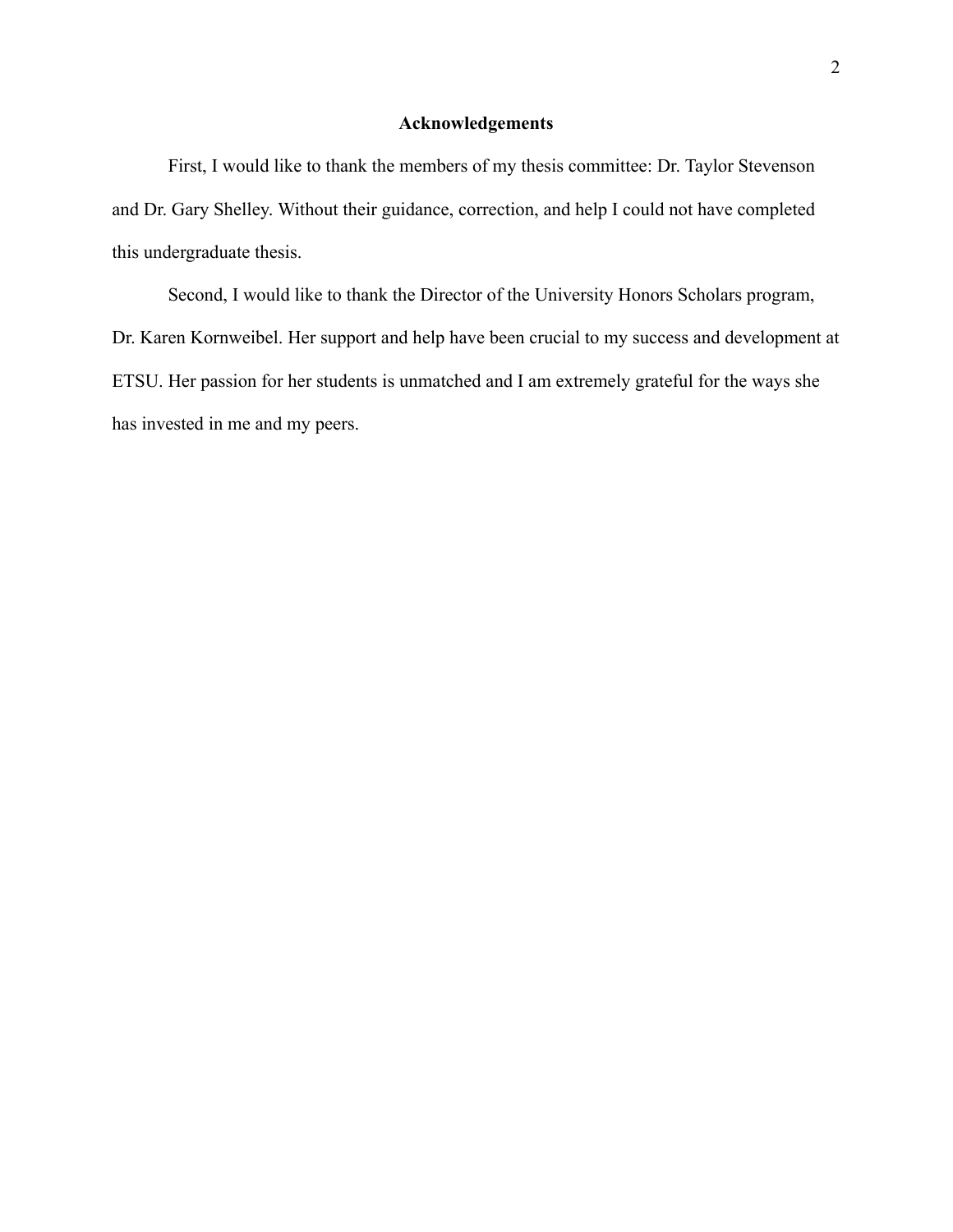### **Abstract**

School choice dominated discourses within educational policy in the last year; some have even described 2021 as "the year of school choice." School choice allows public education funds to follow students to the schools or services that best fit their needs. This is often summarized by its advocates as "funding students over systems." Generally, school choice allows market forces to influence education by providing more competition in the education market. Teachers' unions have fought against school choice measures for years, but what impact do they have? This undergraduate thesis compares 49 states to determine if the proportion of public school teachers in teachers' unions in a given state serves as a proxy to measure the impact of unions and to discover whether teachers' unions influenced whether a state passed new school choice legislation in 2021. By employing a binary logistic regression analysis, the results provide evidence that as the share of public school teachers who are union members increases, a state's likelihood to pass new school choice legislation increases. This thesis gives a broad view of the impact teachers' unions have on school choice at the state level, but more research detailing the ways unions leverage these effects and how politicians respond to teachers' unions in their states would be valuable.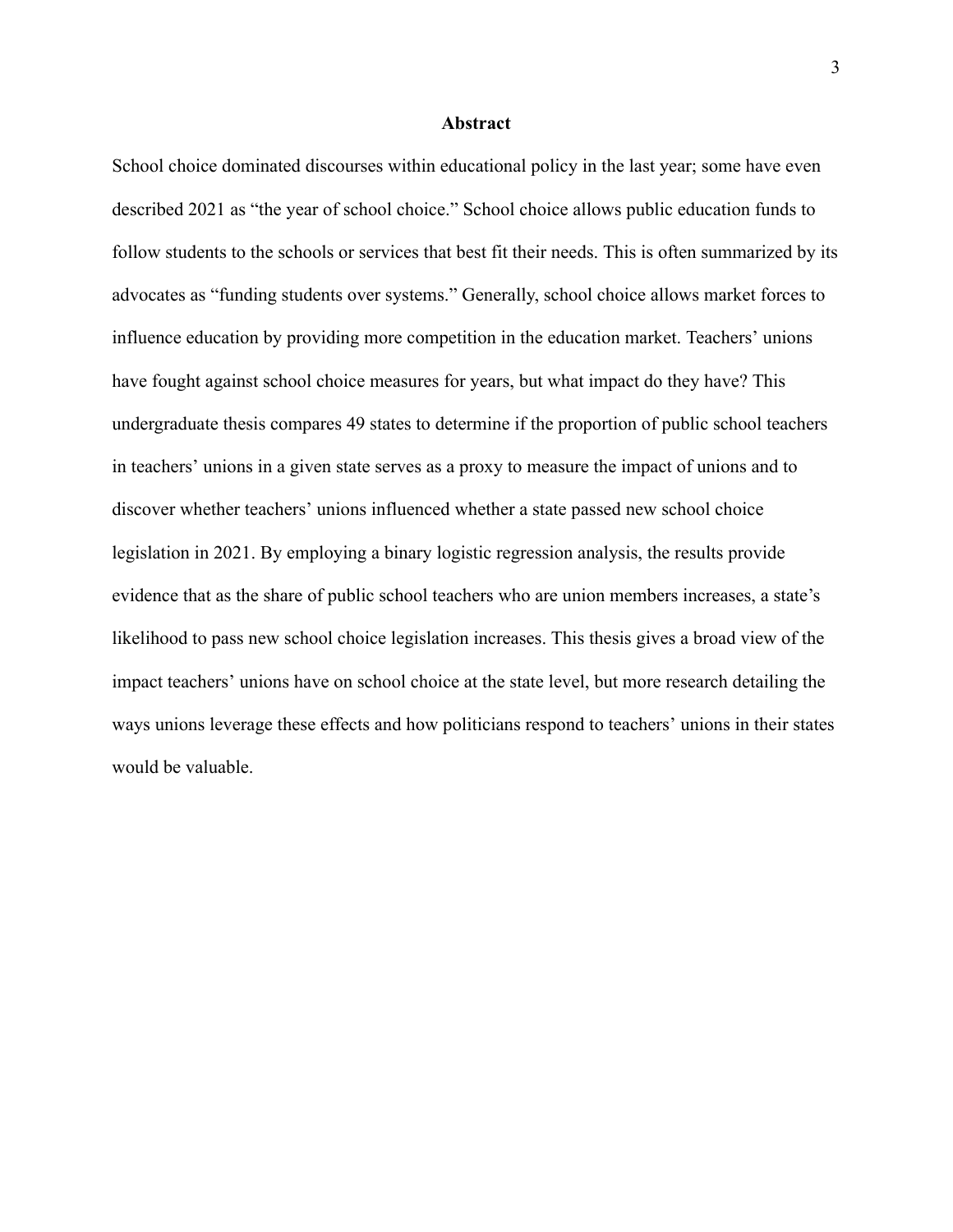## **Introduction**

Education rose to the forefront of political and academic discussions the past year for a plethora of reasons, a main reason being that many people see a need for improvement in public schools. Public schools experienced significant drops in enrollment as homeschooling families doubled from 5.4% of households in the spring of 2020 to 11.1% of households in the fall of 2020 (Eggleston & Fields, 2021). Multiple explanations elucidate this explosive growth, one explanation being the growing dissatisfaction with public schools. Amid this dissatisfaction with public schools, support for school choice programs, such as vouchers, charter schools, and educational savings accounts, is growing steadily. A Real Clear Politics survey found that 71% of voters support school choice and 65% support funding "students over systems" (2021).

School choice stirs up intense policy debates among politicians and leaders, usually along party lines. Generally, Republicans favor school choice while Democrats oppose school choice but this is not always the case (DeBray-Pelot et al., 2007). Among those most vocally opposed to school choice are teachers' unions (Carl, 1994; Constant, 2006), such as the National Education Association (NEA) and the American Federation of Teachers (AFT). Generally, teachers' unions oppose school choice, claiming school choice "defunds public schools." This means lower wages, fewer jobs, less resources, and higher competition for unions and their members. Teachers' unions function like monopolies in many ways, sometimes even as state-sanctioned monopolies. As monopolies they work to prevent competition that would disrupt their interests, thus teachers' unions oppose school choice.

Teachers' unions undoubtedly play an important role in the economy of education as they donate money to political campaigns, encourage members to vote for their endorsed candidates, and engage in collective bargaining. Leaders need an improved understanding of the impact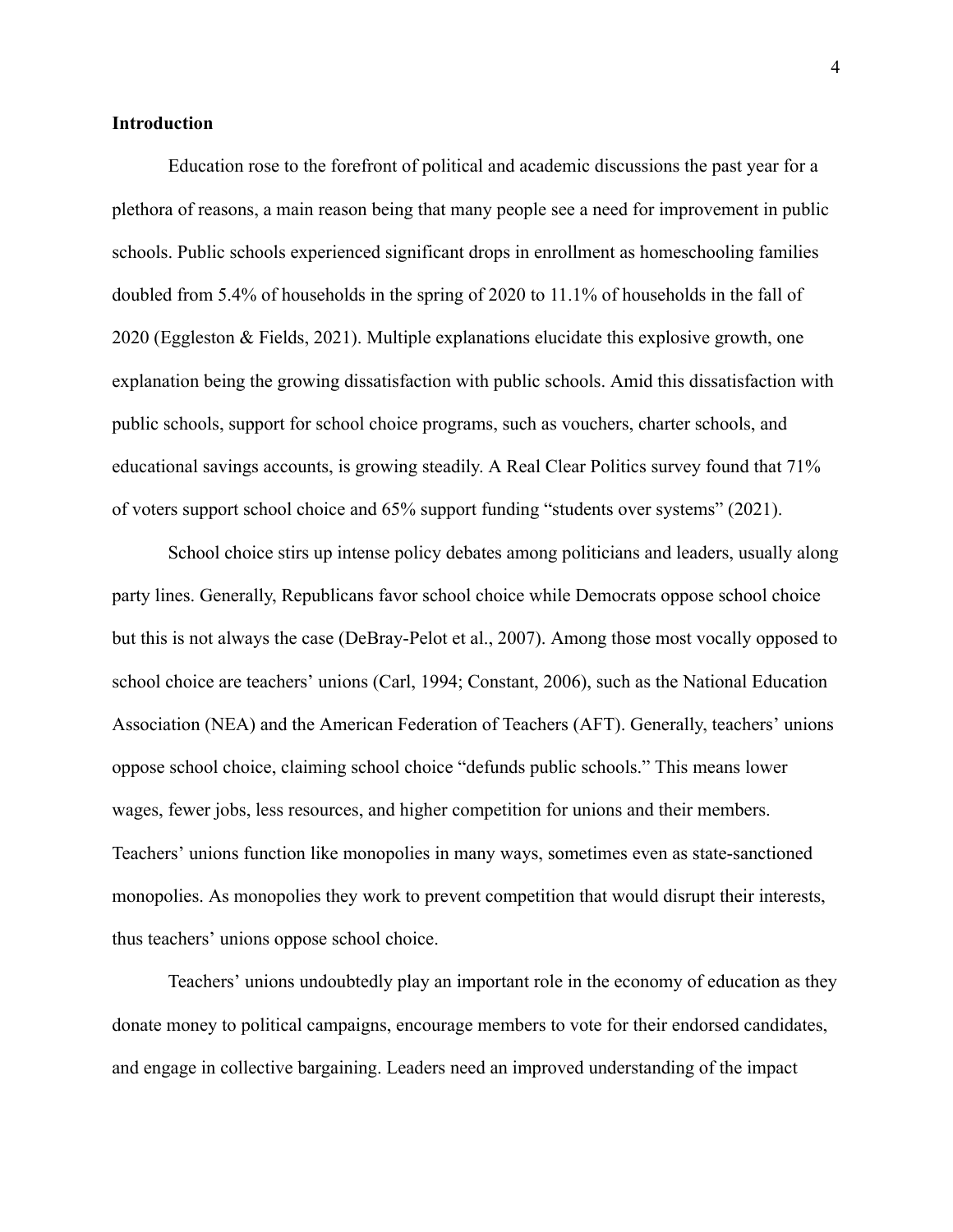teachers' unions have on educational policy because tracking the effect of teachers' unions on legislation is difficult. This thesis attempts to provide part of that understanding by comparing 49 states to discern the impact teachers' unions have on school choice legislation from a national perspective

Studies predict that the school closures and policies resulting from the COVID-19 pandemic will "likely to lead to a reduction in global economic growth equivalent to an annual rate of 0.8 percent" (Psacharopoulos et al., 2021). This reduction will be most felt by developed economies that depend on highly educated workers. For the economy to mitigate these losses the American public school system should consider every policy available to ensure that children receive the best education available to them. Policies that provide free market incentives should especially be considered because these policies supply a level of accountability not found in a monopolized market.

Adjusted to 2021 dollars, America spent \$5,802 per student in the public school system in 1972 (National Center, 2019). Adjusted to 2021 dollars, America spent \$13,701 per student in the public school system in 2019 (National Center, 2019). This 136% increase in spending has not been accompanied by an equal increase in academic achievement (Hanushek, 1997). In fact for many of those years academic achievement declined (Meckler, 2022) . Perhaps the problem is not how much funding but who receives the funding.

### **Review of Literature**

#### *School Choice*

School choice allows public education funds to follow students to the schools or services their families choose. This happens in several ways. First, charter schools exist as a non-profit alternative to public schools; charter schools are government-funded schools that operate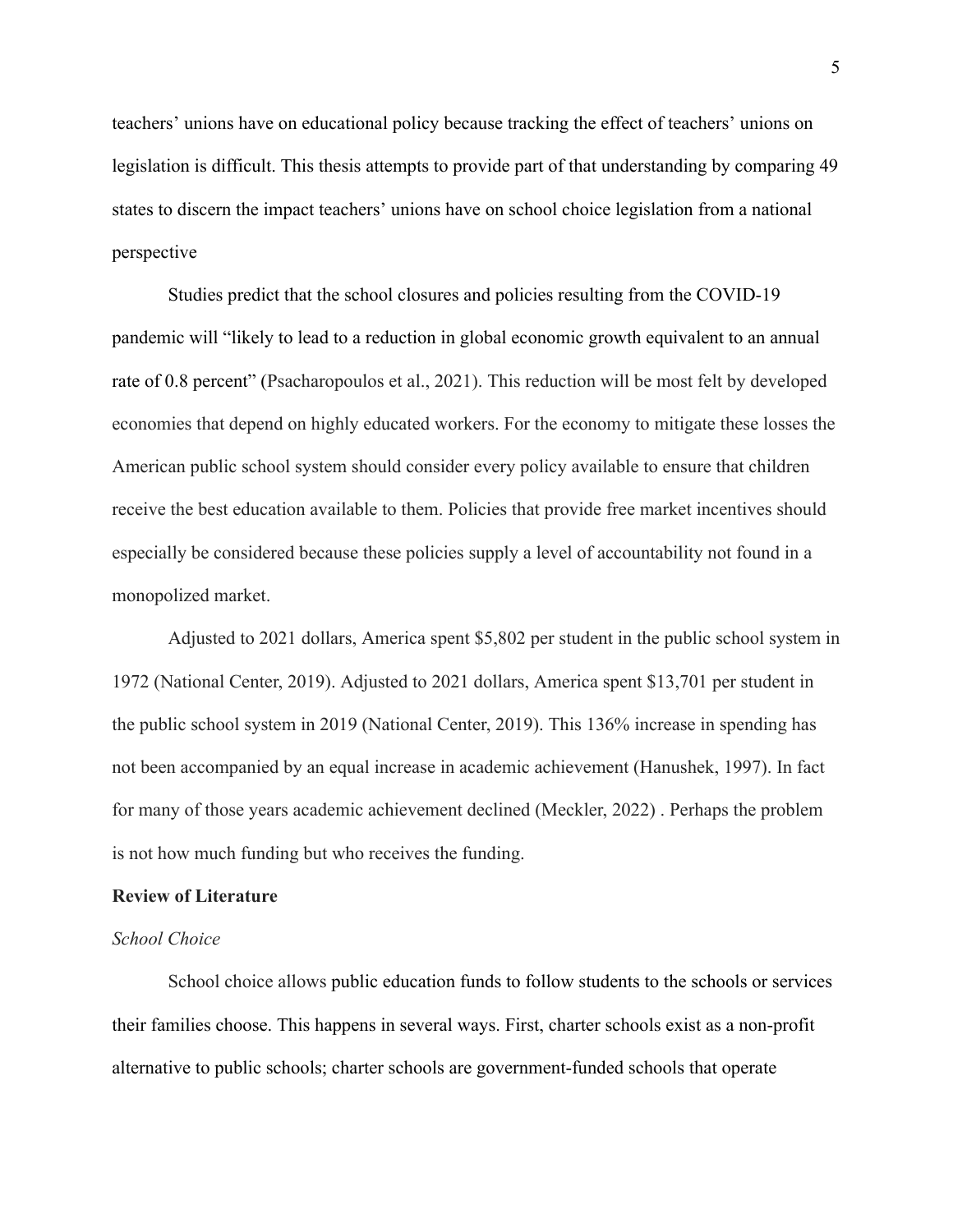independently of the public school system. This allows them to exercise greater independent control over disciplinary actions, curriculum, and staffing (Sowell, 2020). Charter schools are more productive than public schools because they operate at a lower cost than traditional public schools (Hoxby, 2003). Some studies claim that charter schools have little to no positive effects on student achievement (Bettinger, 2005) while others provide evidence of increased academic performance, particularly for students who stay in charter schools for three or more years (Greene et al., 1999). Charter schools provide competition to public schools which motivates public schools to better serve families' needs. Charter schools functionally turn what was once a monopoly into an oligopoly or into a truly free market.

In addition to charter schools, tuition vouchers are another common form of school choice. Vouchers bestow families, usually with a specified low income, with money to spend on eligible education expenses, usually tuition. Some vouchers can be used for private tuition, other vouchers cannot. Voucher programs vary from state to state and city to city; each program differs in effects. In Florida, the McKay Scholarship program gives vouchers to eligible disabled students so they can attend schools that better fit their needs. One study found that the McKay Scholarship Program positively impacts public schools by lowering the likelihood of a student being diagnosed with a disability by 12% (Winters & Greene, 2011). Multiple articles provide evidence that public schools engage in strategic misdiagnosing of students to relieve financial and testing pressures (Greene, 2007; Winters & Greene, 2011). But disabled students are not the only minorities aided by vouchers; black students who left public schools for private schools experienced a 6.3% increase in test scores after using vouchers for three consecutive years (Peterson et al., 2003).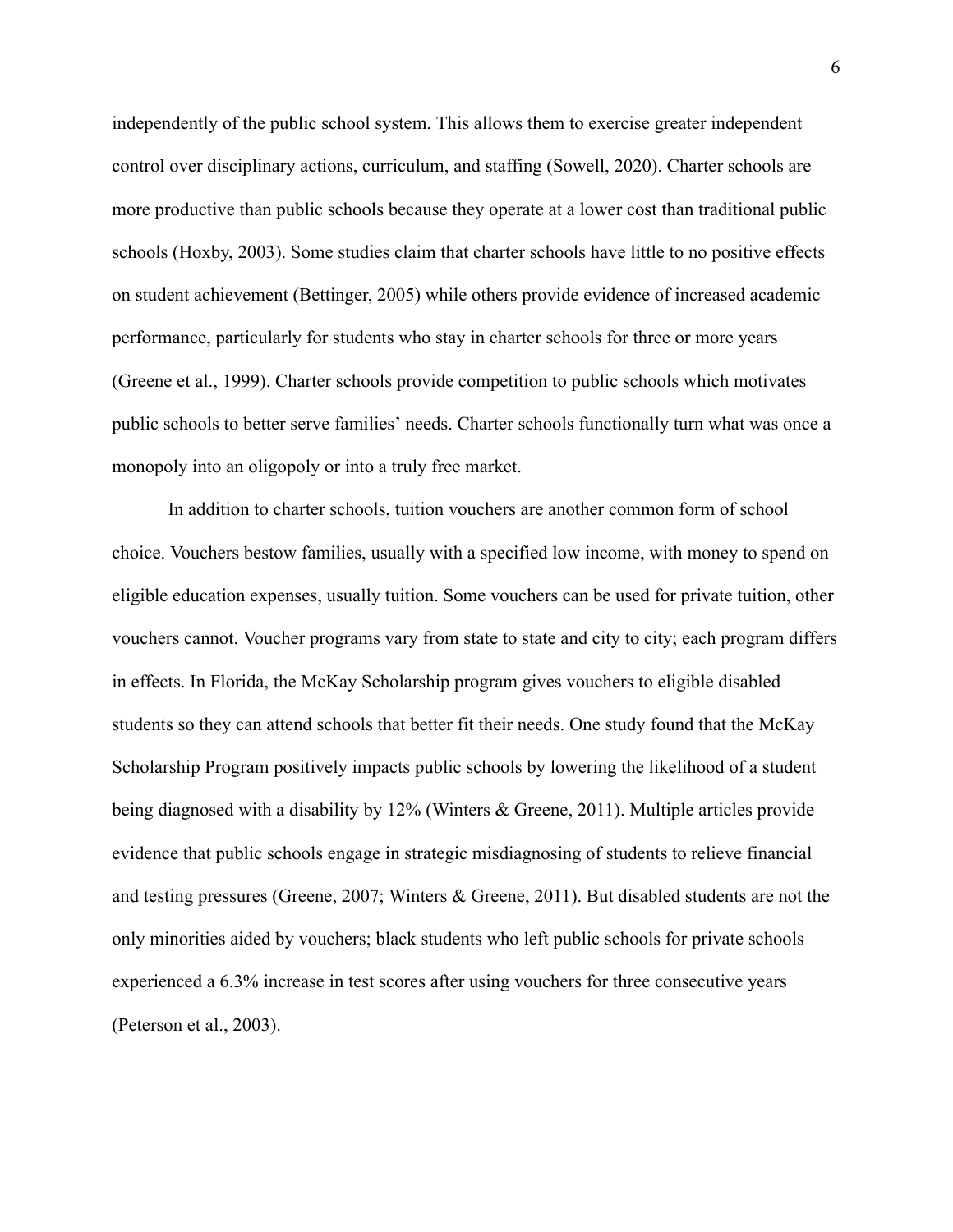Similar to a voucher, an educational savings account (ESA) is another form of school choice, often referred to as the "gold standard" of school choice by its advocates. An ESA functions like a Health Savings Account (HSA), allowing families to make tax-exempt, capped contributions to an account designated for educational expenses such as private tuition, tutoring services, and homeschooling supplies. ESAs provide the most choices to families among all forms of school choice.

While the literature is mixed, several studies demonstrate evidence of positive impacts of school choice for students, especially for poor and minority students. These positive effects include increased productivity within public schools (Buerger & Bifulco, 2019; Hoxby, 2003; Jabbar et al., 2019); improved academic results depending on the structure of the program (Jabbar et al., 2019; Peterson et al., 2003); and even positive effects for students who remain in public schools (Egalite & Wolfe, 2016; Winters, 2012). One study even found that students who did not attend public schools were less likely to be anti-semitic and were more likely to display more positive attitudes towards Jews (Greene, 2017). Overall, these studies provide evidence that school choice programs are solutions worth considering for the problems plaguing the American public school system.

## *Unions, Their Goals, and Effects*

Interest groups have long leveraged their campaign contributions to support legislators sympathetic to their goals (Brunell, 2005; Hall & Wayman, 1990). One of the main functions of unions today is to function as an interest group. While unions are prohibited by federal law from contributing to political campaigns for federal offices, unions can give money to PACs which can give money to these campaigns. These contributions from teachers' unions have steadily increased over recent years (*Open Secrets*, 2021). Adjusted for inflation into October 2021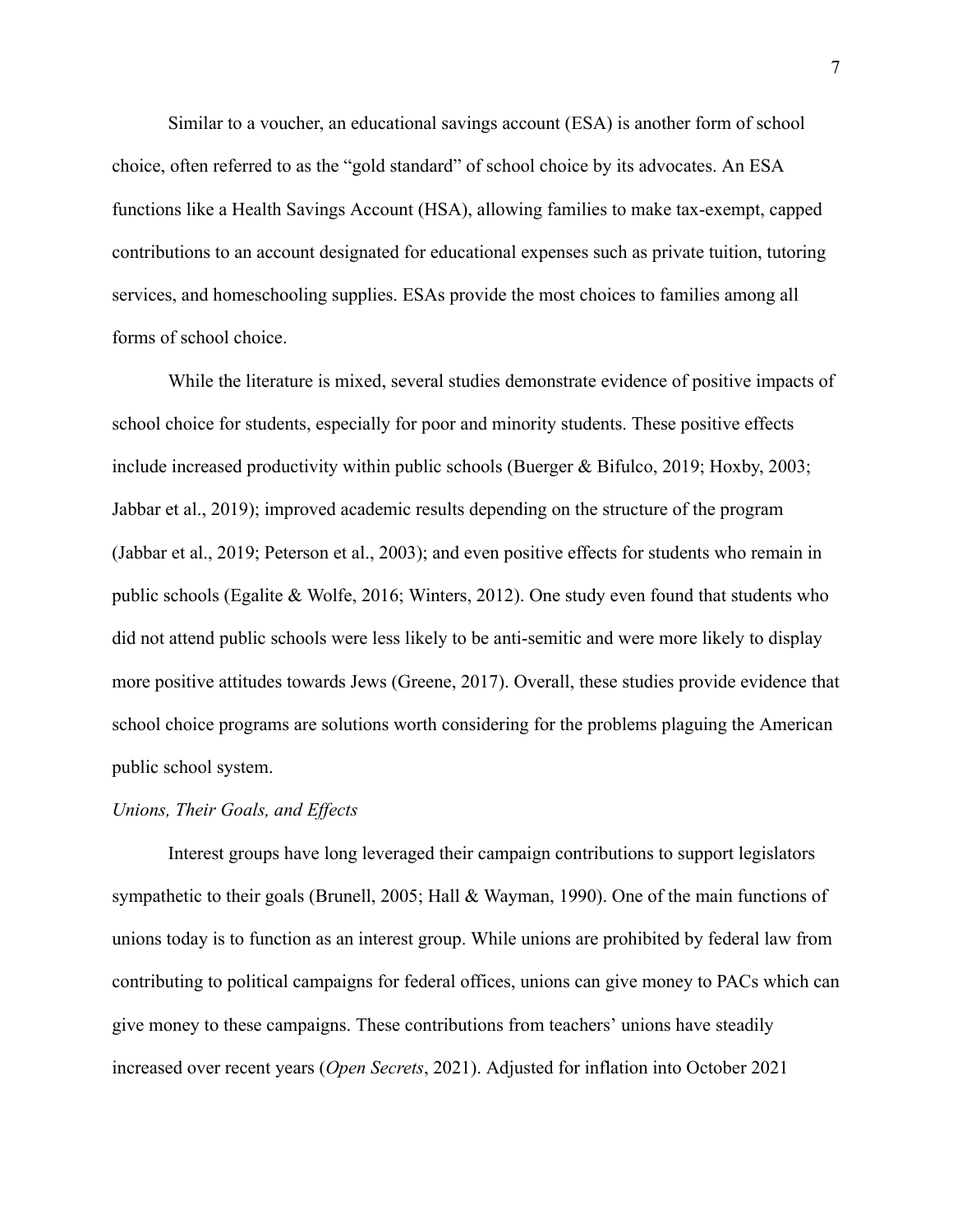dollars, donations from the NEA are up from \$5.12 million in the 2000 election cycle to \$48.03 million in the 2020 election cycle (*Open Secrets*, 2021). For the AFT the difference is \$5.70 million in the 2000 election cycle to \$18.42 million in the 2020 election cycle (*Open Secrets*, 2021). This substantial increase in spending is extremely relevant to researchers investigating the impact of special interest groups, unions, and PACs on elections and legislation.

At their core, unions follow a rent-seeking hypothesis. That is, unions seek to extract additional benefits from policymakers and employers without increasing their own contributions toward productivity (Hoxby, 1996). Teachers' unions leverage their influence to increase teachers' salaries, improve working conditions, and generally increase benefits for teachers' union members. They achieve this by advocating for smaller class sizes which are easier to manage and also forces schools to hire more teachers (union members). Unions also negotiate powerful job protections, which may lead schools to hire and keep more teachers, including teachers of poor quality, than is optimal for the same level of salary expenditures (Eberts  $\&$ Stone, 1984; Sowell, 2020). The end result is an environment where unions receive these rents without contributing any equivalent gains to school productivity (or even harming productivity) as measured by student achievement (Eberts & Stone, 1984).

Early research on the impact of interest groups largely overestimated the impact of groups' financial contributions to legislators (Kau et al., 1982). In addition to interest group contributions, the party's position, signals from constituents, and personal ideology affect roll call votes (Chappell, 1982; Kau & Rubin, 1993). The effects of contributions on roll call voting were found to be more influential on votes central to a group's agenda, but less influential on issues peripheral to the group's agenda (Constant, 2006).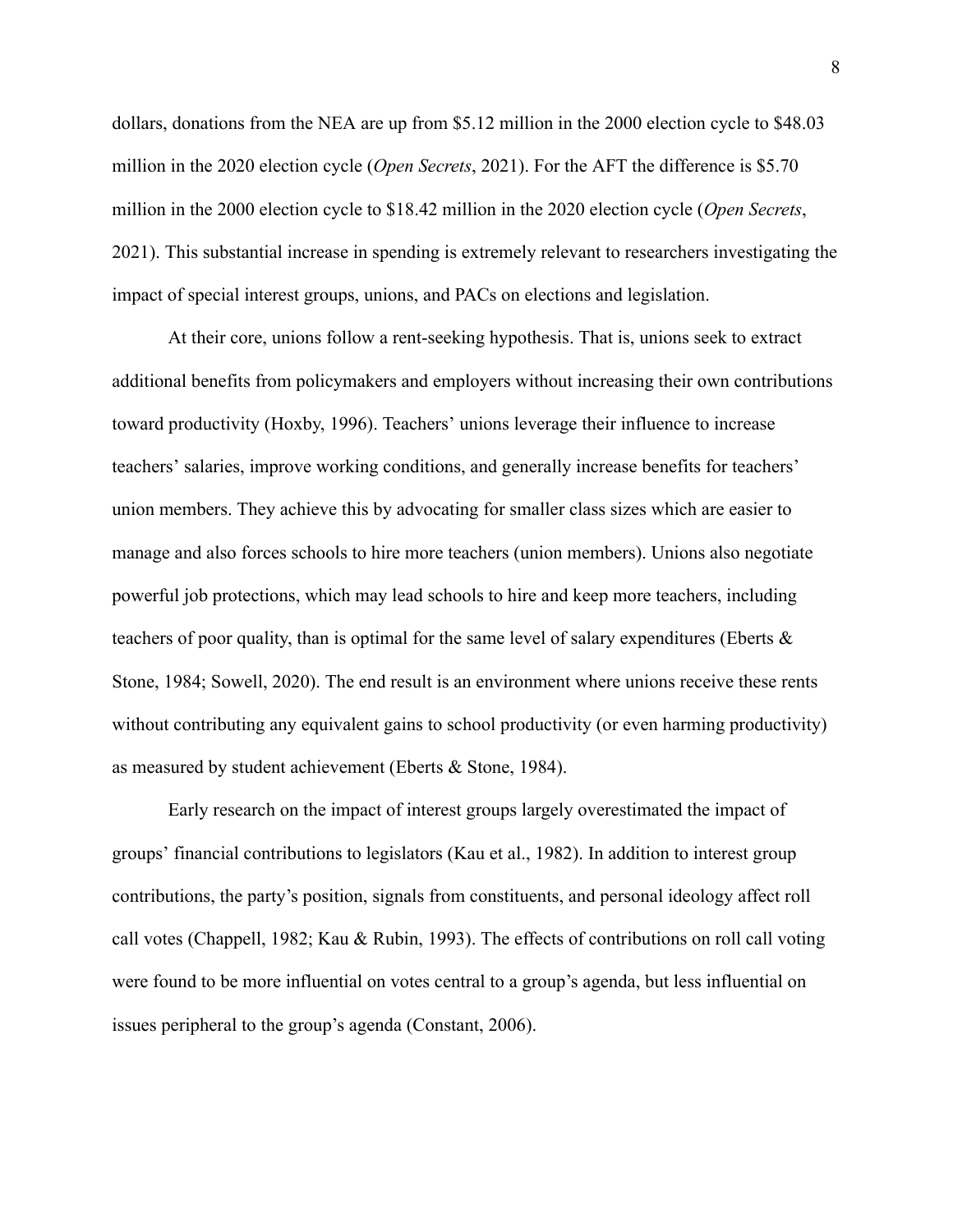Constant (2006) specifically found this to be true for the Florida voucher bill, HB 752, which was heavily opposed by teachers' unions, yet passed with a slim margin in 1998. However, the Florida bill SB 1996/1182 that expanded charter schools passed in 1996 with widespread support. Constant (2006) argues the broad political support occured because the charter school bill was not as threatening to the teachers' unions and thus it was peripheral to their interests. However, this study focuses on the time period before the massive increase in PAC spending which began with the 2000 election cycle and before the wave of school choice legislation passed in 2021.

## *Unions and Political Participation*

Besides PAC contributions, unions have another way of leveraging political power; union members are also voters. A common assumption is that union members favor Democratic candidates, but while recent elections have cast doubt on this assumption, teachers' unions still overwhelmingly support the Democratic party. At their lowest point in the past two decades, 93% of all campaign contributions to individual candidates from teachers' unions in a given election cycle went to Democrats (*Open Secrets*, 2021). While this level of one-sided support is not perfectly mirrored by the voting habits of teachers' union members, members still tend to vote in favor Democratic candidates.

First, union members are more likely to vote than non-union members. In his working paper Richard Freeman found that union members were about 10-13 percentage points more likely to vote than non-union members, but among members and non-members with comparable characteristics this falls to 4 percentage points (2003). But members of teachers' unions are even more likely to vote. A study of 70 school districts in California, a state where over 90% of teachers belong to a union, found that teachers were six times more likely to vote than non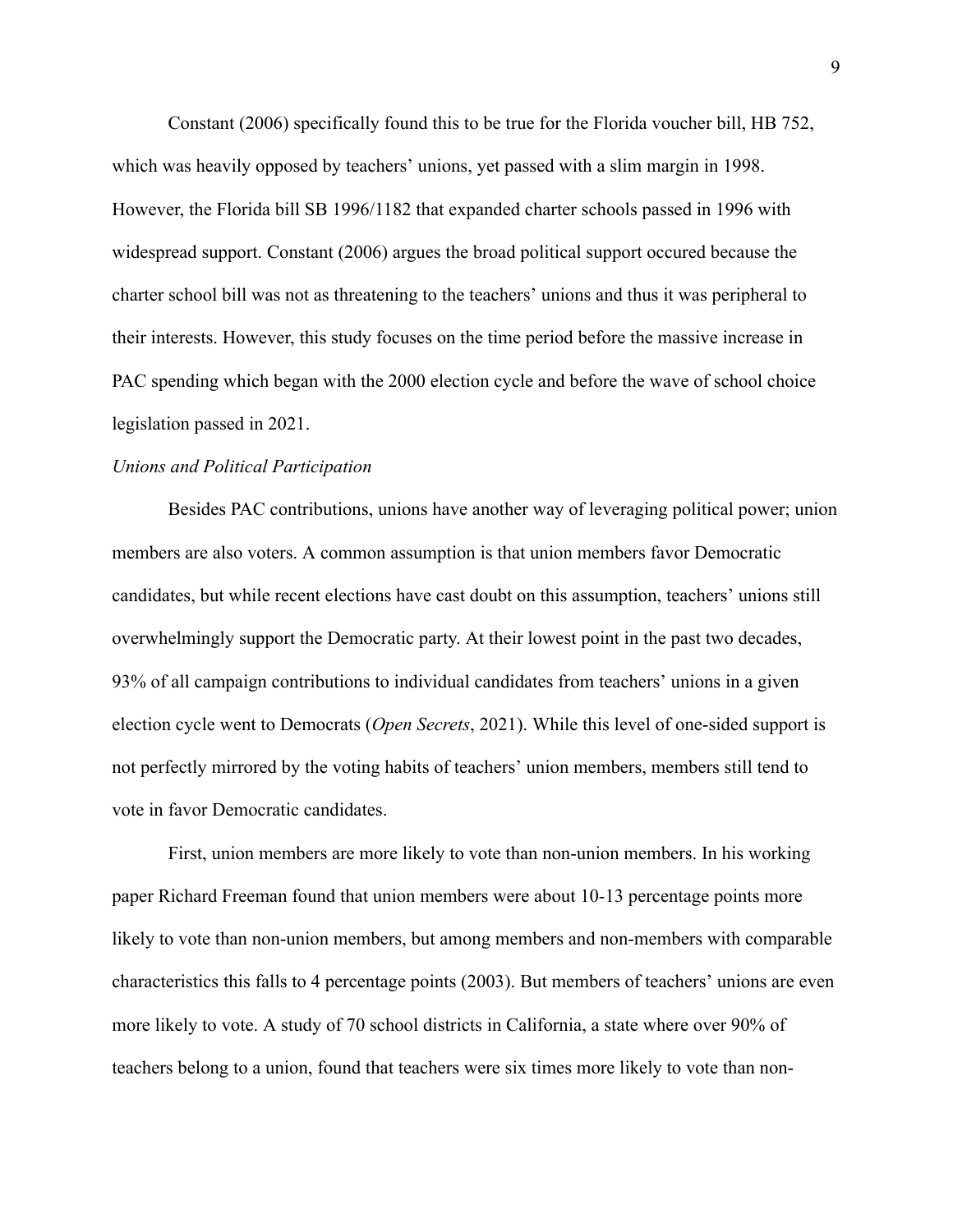teachers (Moe, 2006). Moe also found that the influence of teachers' unions is so strong in school board elections that the support of a teachers' union is often more advantageous than incumbency (2006).

Correspondingly, Freeman also found that union members favor Democratic candidates by 2 points. For teachers' union members this trend is even stronger. First, all teachers have college degrees, a demographic that favored Joe Biden by 12 points (Andre et al., 2020). Second, most teachers are female, a demographic that favored Joe Biden by 15 points (Andre et al., 2020). These two points combined with the reality that the AFT, NEA, and the Chicago Teachers' Union all endorsed Joe Biden for President in 2020 deliver strong evidence that teachers' union members favor Democratic candidates.

## *Unions and Collective Bargaining Agreements*

In addition to campaign contributions and voting, teachers' unions achieve their goals through collective bargaining which is legal in 45 states. A study of California school districts found that districts with stronger teachers' union presence created greater constraints and allowed less flexibility to school administrators than districts with a weaker union presence (Strunk & Grissom, 2010). Collective bargaining also drives schools to keep lower quality teachers and pay those teachers more than they would in the absence of collective bargaining (Brunner & Squires, 2013; Eberts & Stone, 1984; West & Mykerezi, 2011). Some studies estimate that through collective bargaining unions are able to attain salaries at least 5% higher than they would be otherwise (Cowen & Strunk, 2015).

#### **Framework**

At a national level several problems complicate any attempt to complete an empirical study of the financial influence of teachers' unions on state elections. First, the sheer size and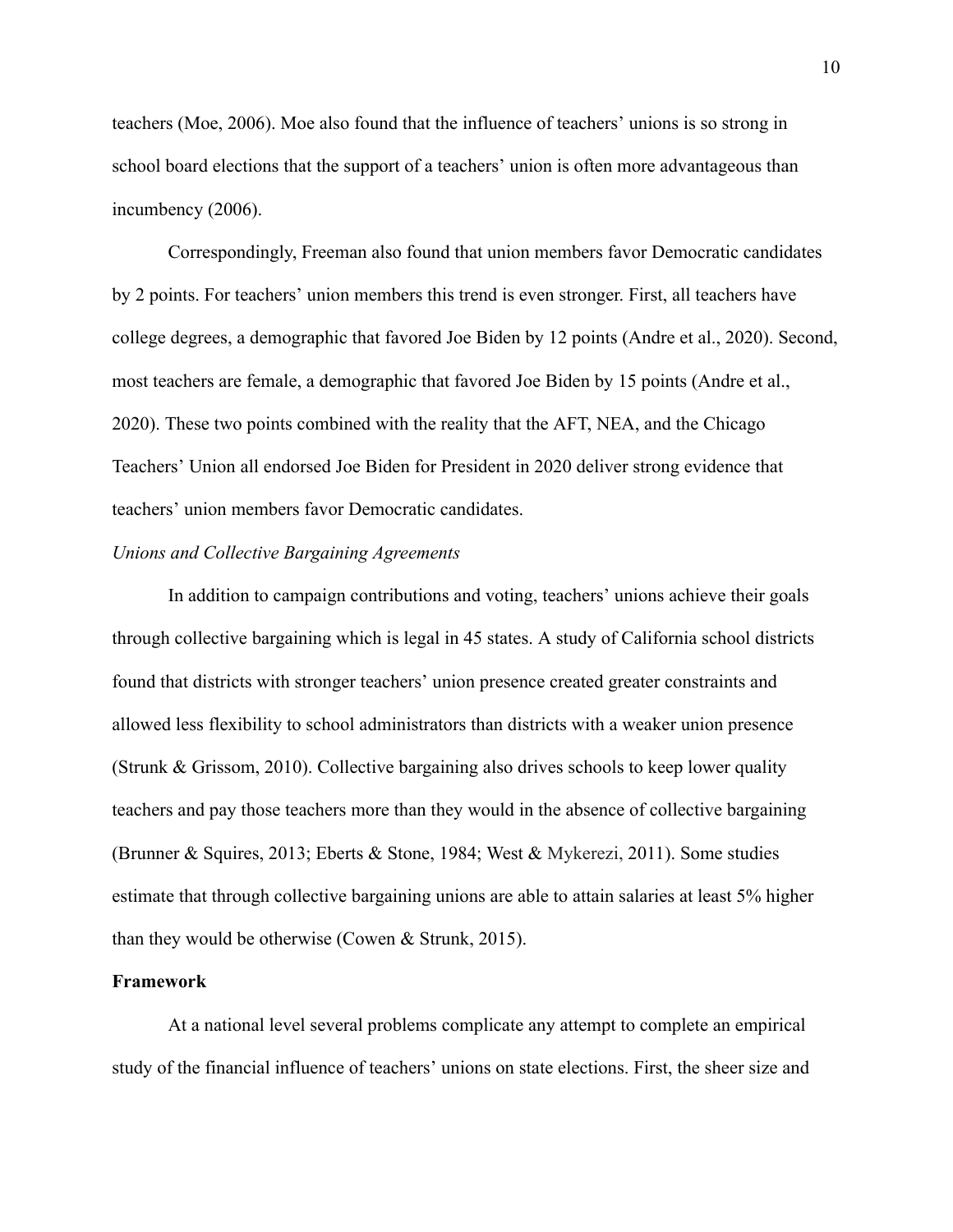scope of teachers' unions make such a national study a Herculean task. Sixty-nine percent of public school teachers are members of unions or similar employee associations (National Center, 2018), and the NEA is the largest union in America with over 3 million members. A study tracking all \$48 million of the NEA's 2020 political donations, while enlightening and beneficial, would be nearly impossible to conduct based on the volume of donations alone.

Second, each state has different campaign finance laws. A study investigating each state legislator to find the impact teachers' unions and their PACs have on the legislator's voting behavior would take an enormous amount of time and resources, if such a study could be conducted in the first place. For context, of the \$66.4 million donated by teachers' unions in the 2020 election cycle, over \$59.5 million was "soft money" (*Open Secrets*, 2021). "Soft money" is largely unregulated by the FEC, but it cannot be used to support individual candidates in federal elections. No cap exists on soft money for political parties and spending organizations. Since the vast majority of teachers' unions' donations are soft money, tracking the influence of those dollars is nearly impossible. Even looking at money given to PACs would be grueling and difficult because teachers' unions like the NEA and AFT give to hundreds of PACs each year, and these donations to PACs constitute less than a fifth of all political spending from teachers' unions.

Since school choice legislation advances or falls primarily at the state level, a study comparing states must find a way to transcend state differences. While campaign finance laws vary among states, every state has teachers and every state has teachers' unions. This thesis asks two questions that provide a starting point for future research efforts: 1) does the proportion of teachers that are union members have an impact on the passage of new school choice legislation?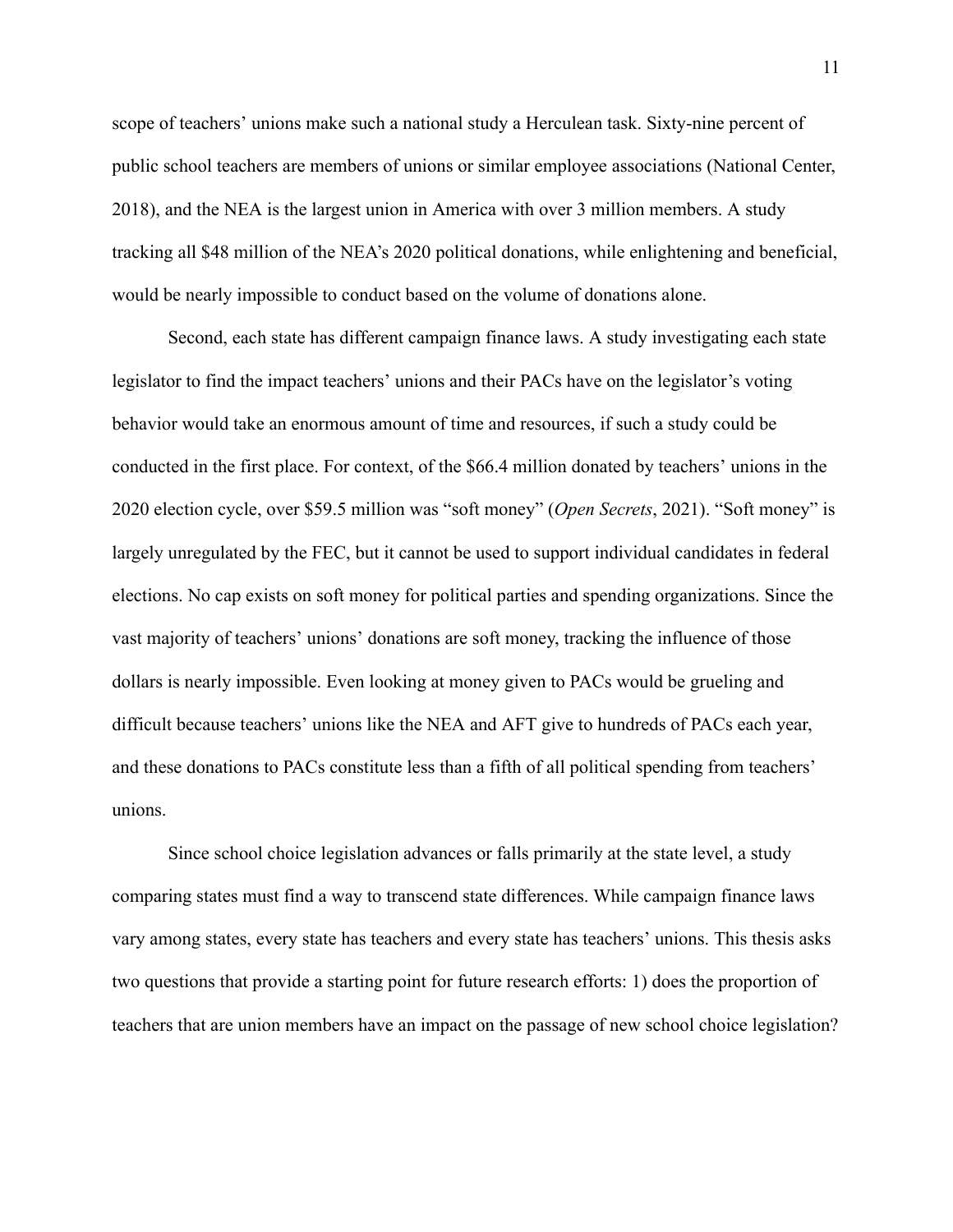and 2) does the proportion of union membership serve as a suitable proxy for measuring the effects of teacher's unions?

This influence may manifest itself in different ways such as voting, signaling, political volunteering, or campaign donations. By looking at the presence of teachers' unions in general, this study attempts to combine all of these means of influence to examine whether teachers' unions affect school choice legislation at the state level. Additionally, this study seeks to determine if the percentage of public school teachers that are union members is even a helpful variable. Combining all the effects of unions into one variable, how many teachers are union members, may not be a helpful way to measure union influence. Further studies that focus on volunteering, voting, or campaign contributions for individual states will provide a clearer picture for the specific ways that teachers' unions influence school choice legislation at the state level.

## **Methodology and Data**

#### *School Choice Legislation*

The response variable of this study is simply whether a state passed legislation in 2021 that created new school choice programs. This data comes from the American Federation for Children, which lists every school choice bill that was passed in 2021 (School Choice Victories, 2022). Twenty-two states passed school choice legislation in 2021, however this study only counts 8 of those states, those with new programs. This paper seeks to discover how teachers' unions influence *new legislation*. As the Nobel Prize winning economist Milton Friedman shrewdly observed, "Nothing is so permanent as a temporary government program." While Friedman advocated for school choice programs, his observation on the permanence of government programs still applies. Incredible difficulty must be overcome to rescind school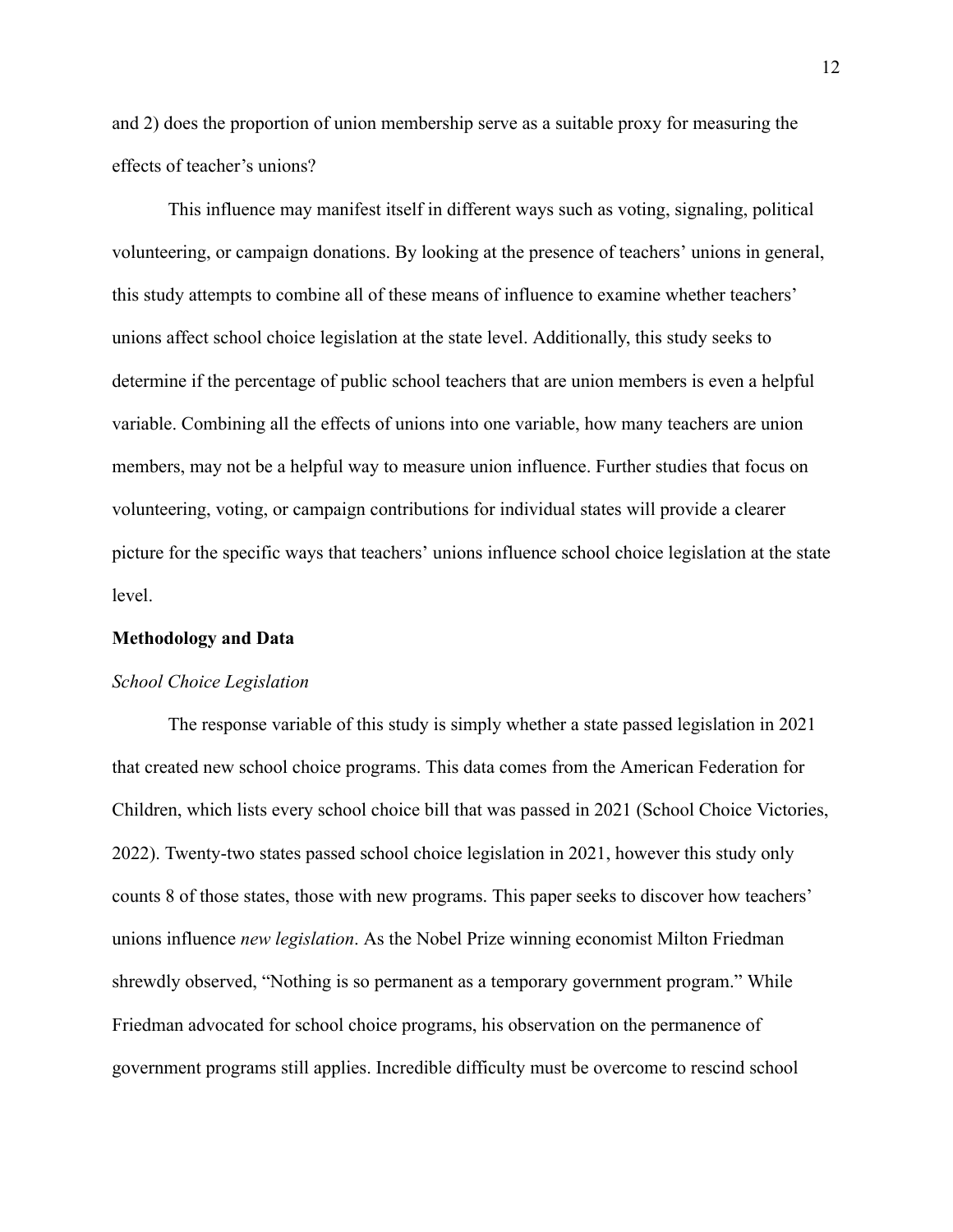choice programs, especially given their popularity among parents (Heise, 2012). Teachers' unions know this and as pragmatic organizations teachers' unions should fight harder against new programs, rather than spending their resources to oppose current programs.

## *Teacher's Union Presence*

This study also relies on data from the National Center for Education Statistics (NCES), an agency within the Department of Education. Each year the NCES sends out a variety of surveys to schools across the nation, including the National Teacher and Principal Survey (NTPS). The most recent NTPS results are from the 2017-2018 school year. Part of these results include the percentage of public school teachers that are members of a union or an employee association similar to a union (Appendix A). This NTPS had a response rate of over 50%, and it provides the data for the independent variable that measures the presence of teachers' unions in a given state. Maryland did not have a satisfactory response rate and is excluded from this study. It follows that as the share of teachers' who are union members increases, a state should be less likely to pass new school choice legislation.

### *Teacher Salaries and Public School Revenue Receipts*

Last, this study includes the mean annual public school teacher's salary and the public school revenue receipts per student based on fall enrollment. Both of these numbers can be found in the NEA's annual "Ranking of the States 2020 and Estimates of School Statistics 2021" (NEA, 2021). The NEA's Research Department has produced this report yearly since 1952; the report, "shows how states compare on a variety of education and funding measures, such as average teacher salaries, enrollment, student-teacher ratios, general financial resources, and revenue and expenditures for the most recent school year" (NEA, 2021).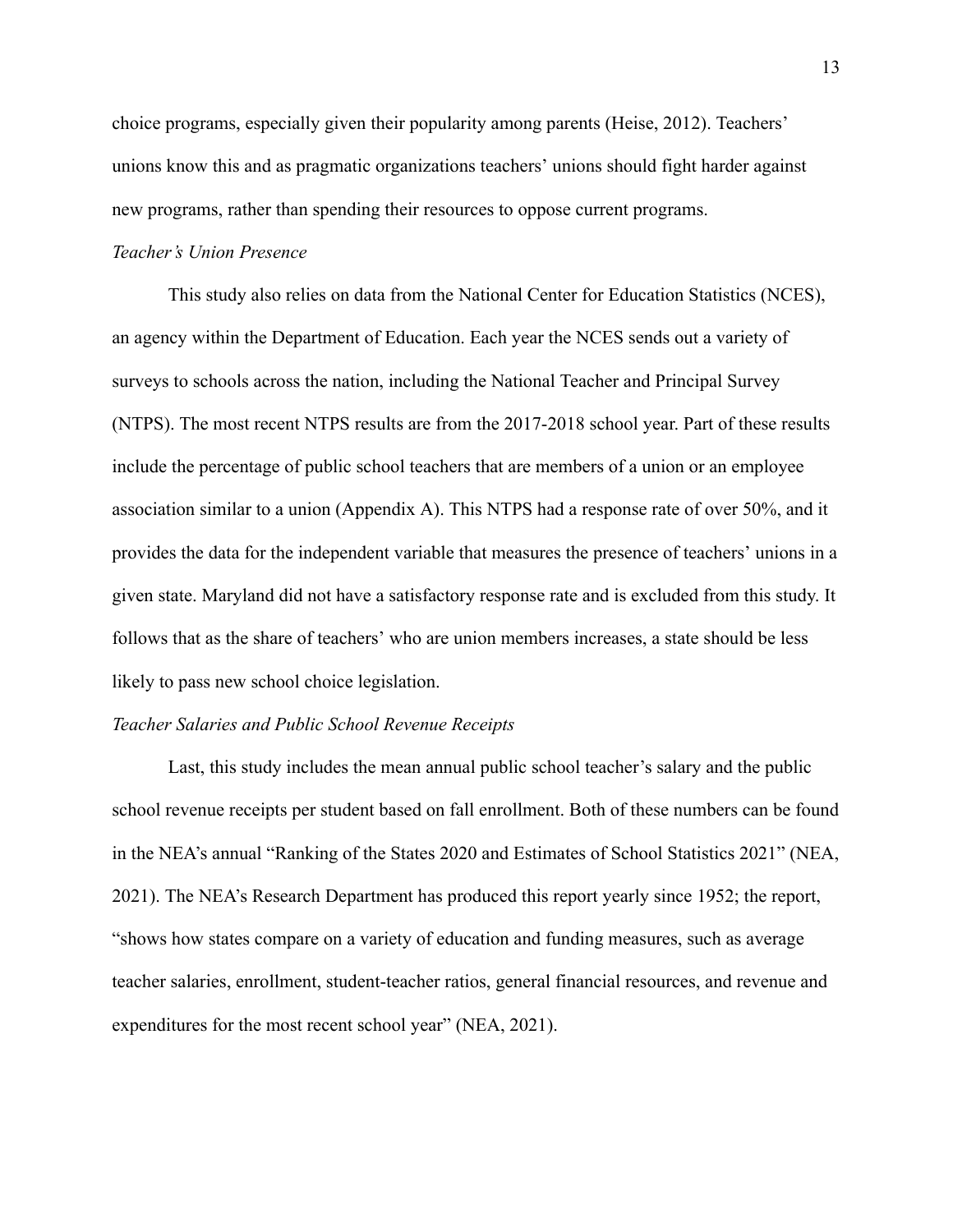These variables are included because teachers who receive higher salaries want to keep those higher salaries, and they should behave accordingly to protect their interests. These high salaries are usually secured through collective bargaining with the help of teachers' unions. Thus, the higher a teacher's salary, the more likely they are to oppose school choice. The salaries used in this study are the mean salary for a public school teacher for 2019-2020 (Appendix B).

The variable measuring revenue receipts per student also follows this line of thinking; states with higher receipts have administrators who are more jealous of those receipts and who should fight harder against school choice measures which may reduce those receipts. The figure used in this study is the amount of revenue a public school received per student enrolled at the start of the 2019-2020 school year (Appendix C).

#### *Educational Ranking*

Furthermore, this model includes a variable that measures each state's national education ranking as measured in *U.S. News* (Pre-K - 12 Rankings, 2021). These rankings reflect an array of measurements including college readiness as measured by ACT and SAT scores, high school graduation rate, math and reading scores from the National Assessment of Educational Progress (NAEP), and pre-school enrollment. The NAEP has been billed "the nation's report card" by the Department of Education. This data was collected in 2019 and is the most recent data available from the NAEP. This ranking is included because legislators should take into account their constituents' needs when writing legislation. If a state is producing poor educational outcomes, a reasonable legislator would hopefully consider a wide array of solutions, even ones that may be inconvenient among their donors. Thus, the worse a state's educational ranking, the more likely that state's government should be to pass new school choice legislation.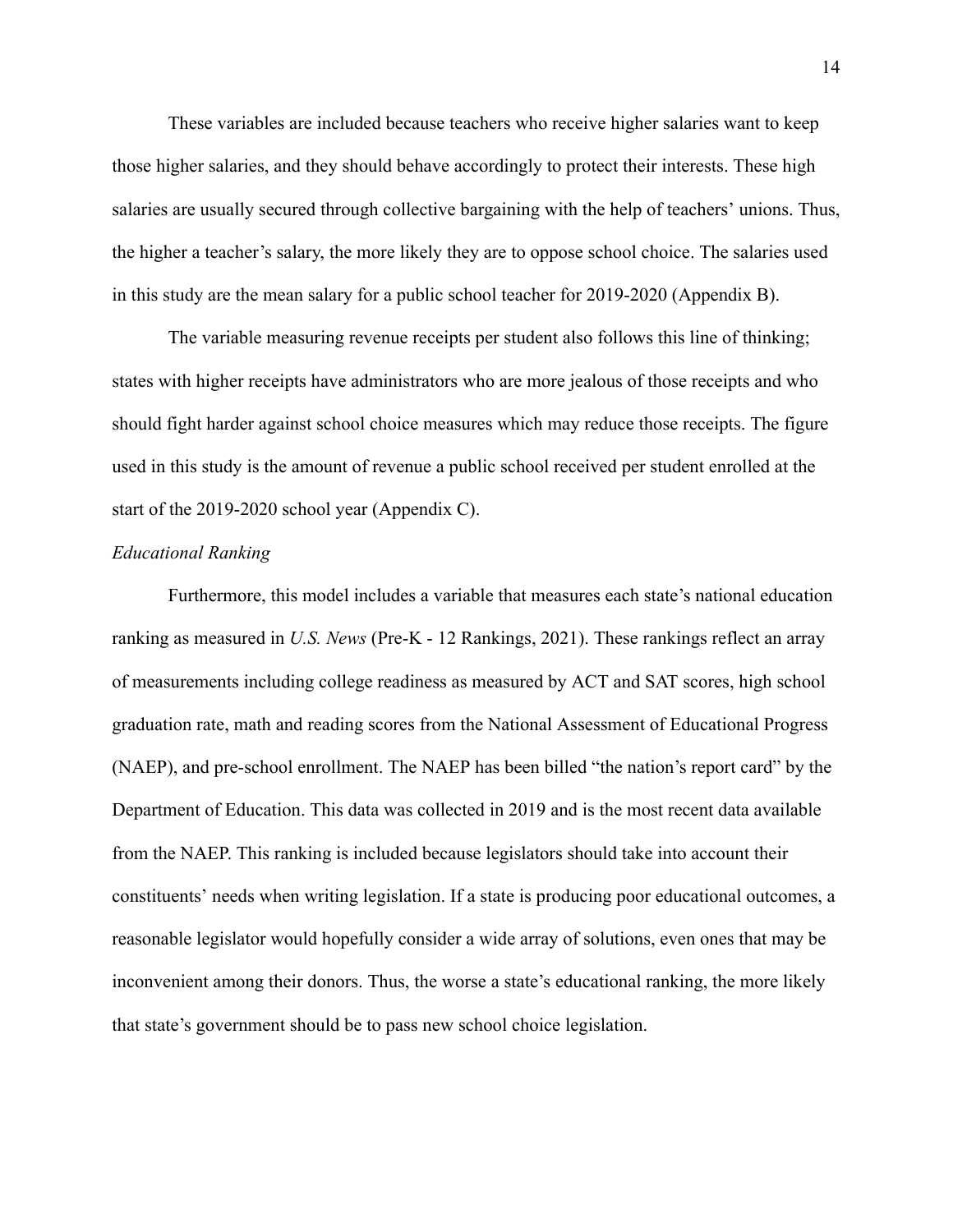### *Political Party*

Any model seeking to explain the forces preventing or propelling school choice legislation would be incomplete without some measure of the political party in control of the legislature. The percentage of state legislators that are Democrats is included to provide this explanatory variable.

## **Model**

For each state, *s*, whether a new school choice bill is passed is a function of unionization, average state salaries for public school teachers, revenue receipts per student, educational ranking, and Democratic presence in the legislature; specifically expressed as:

$$
Bill\ passed_s = \beta_0 + \beta_1 union_s + \beta_2 teacher\ salary_s + \beta_3 revenue\ per\ student_s + \beta_4 educational\ ranking_s + \beta_5pemocratic\ legislature_s + \varepsilon_s
$$

where *Bill passed*<sub>s</sub> denotes whether a particular state passed new school choice legislation in 2021.  $\beta_1$  is the coefficient of primary interest, the coefficient on the presence of teachers' unions. The estimated coefficient on the presence of teachers' union represents the impact teachers have in either opposing or encouraging school choice legislation. Since this equation simply measures the percentage of public school teachers that are union members, the specific means of influence are not captured by this equation. The central hypothesis is that teachers' unions do impact whether a state passes new school choice legislation. The null hypothesis assumes that teachers' unions do not significantly impact new school choice legislation, stated as  $H_0$ :  $\mu_{\text{union}} = 0$ . This null hypothesis equation is repeated for each independent variable.

## **Results**

Table 1 displays the results of estimating the successful passage of new school choice legislation in 2021. After conducting a binary logistic regression test, the null hypothesis was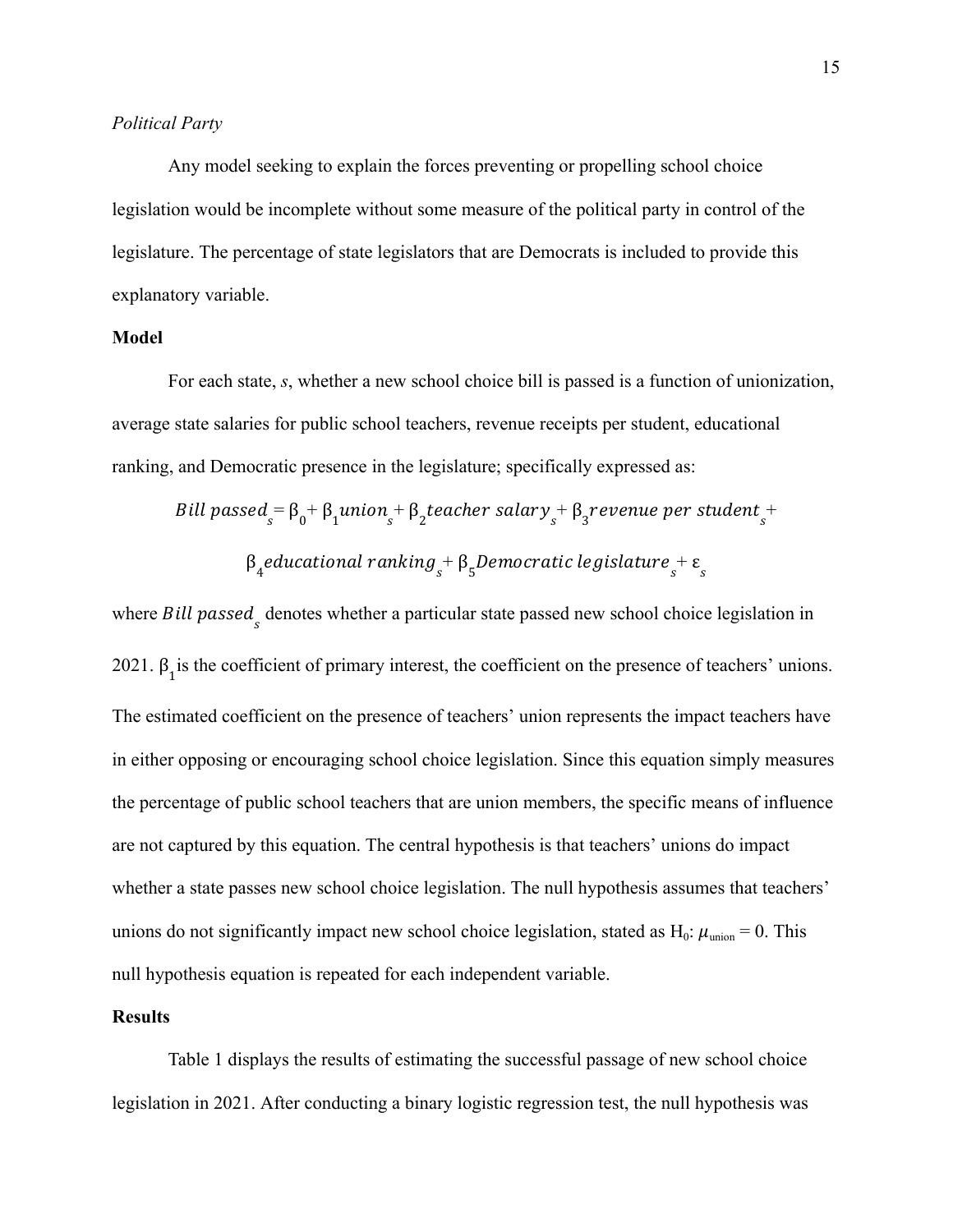rejected at the 90% confidence level for both the union and salary variables. The adjusted  $\mathbb{R}^2$ value was 20.37%. None of the variables had a high VIF and so multicollinearity was not an issue. The full binary logistic regression analysis can be found in Appendix D. *Table 1*

| <b>Term</b>            | Coef        | <b>SE</b> Coef | <b>Z-Value</b> | <b>P-Value</b> | <b>VIF</b> |
|------------------------|-------------|----------------|----------------|----------------|------------|
| Constant               | 7.16        | 4.19           | 1.71           | 0.087          |            |
| union                  | 3.67        | 2.05           | 1.79           | $0.074*$       | 1.90       |
| teacher salary         | $-0.000150$ | 0.000087       | $-1.73$        | $0.084*$       | 2.02       |
| revenue per student    | $-0.000018$ | 0.000134       | $-0.13$        | 0.895          | 2.06       |
| education ranking      | $-0.0310$   | 0.0264         | $-1.17$        | 0.240          | 1.59       |
| Democratic legislature | $-3.05$     | 2.78           | $-1.10$        | 0.272          | 1.99       |
|                        |             |                |                |                |            |

### $*_{p<0.10}$

Deviance  $R-Sq = 31.84%$ 

Deviance R-Sq(adj) =  $20.37\%$ 

## $P(1) =$

 $Y' = 7.16 + 3.67$  union - 0.000150 teacher salary - 0.000018 revenue per student

- 0.0310 education ranking - 3.05 Democratic legislature

## *Teachers' Unions*

Recall the central hypothesis: teachers' unions do impact whether a state passes new school choice legislation. The p-value for the variable measuring union influence is statistically significant at the 90% confidence level, but not in the expected way because of its positive coefficient: 3.67. This means that for every 1 unit increase in union membership, the log odds of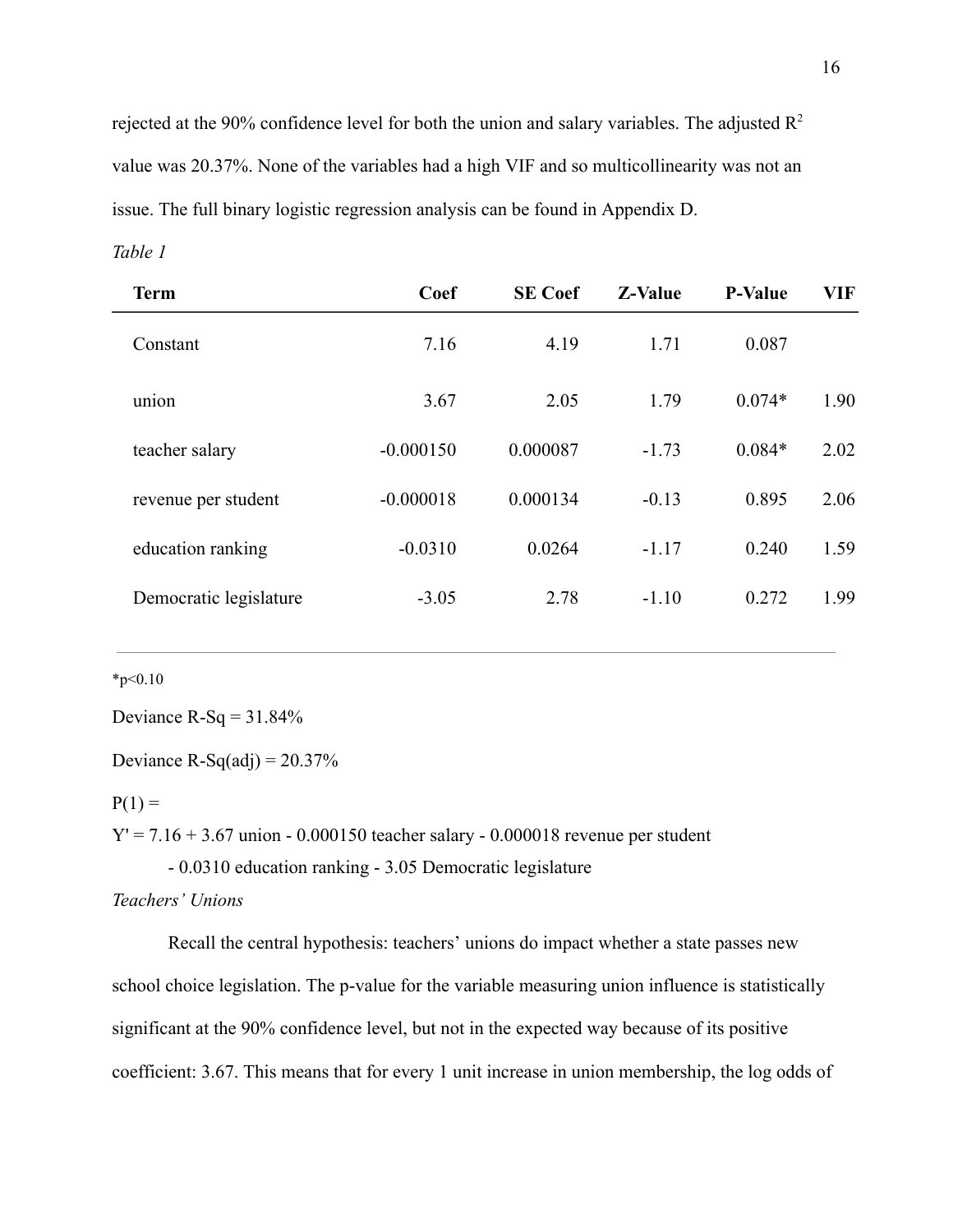a new school bill passing increase by 3.67. This model provides evidence that states with a higher proportion of teachers that are union members are more likely to pass new school choice legislation. While this result may appear unexpected at first, some likely explanations are presented in the discussion.

## *Teachers' Salaries*

The average salary of public school teachers was found to be statistically significant at the 90% confidence level, albeit with a coefficient of -0.000150. The evidence for the impact of salaries is small but negative as predicted. Additionally, the salary of a public school teacher may serve as a proxy for the opposition that was expected to be present in the union presence variable. Nevertheless, the effect of teachers' salary is minor.

#### *Limitations*

All research includes limitations and this undergraduate thesis is no exception. First, the different variables rely on data that was not collected in the same year, but in the most recent years data was available. The variable measuring the percentage of public school teachers that are union members was gathered in 2018. After looking at union levels in multiple states, no significant drop in teachers' union membership from 2018 to 2021 was found. The salaries of public school teachers and the revenue receipts for public schools are from 2020. The education ranking is from 2021. Second, the writer of this thesis did attend a small private school with a yearly tuition of \$6,500 from 2nd-12th grade; and this certainly influenced his views on education and school choice.

### **Discussion**

Given the positive coefficient for the union variable, an important question must be addressed: does this model provide evidence that teachers' unions are supportive of new school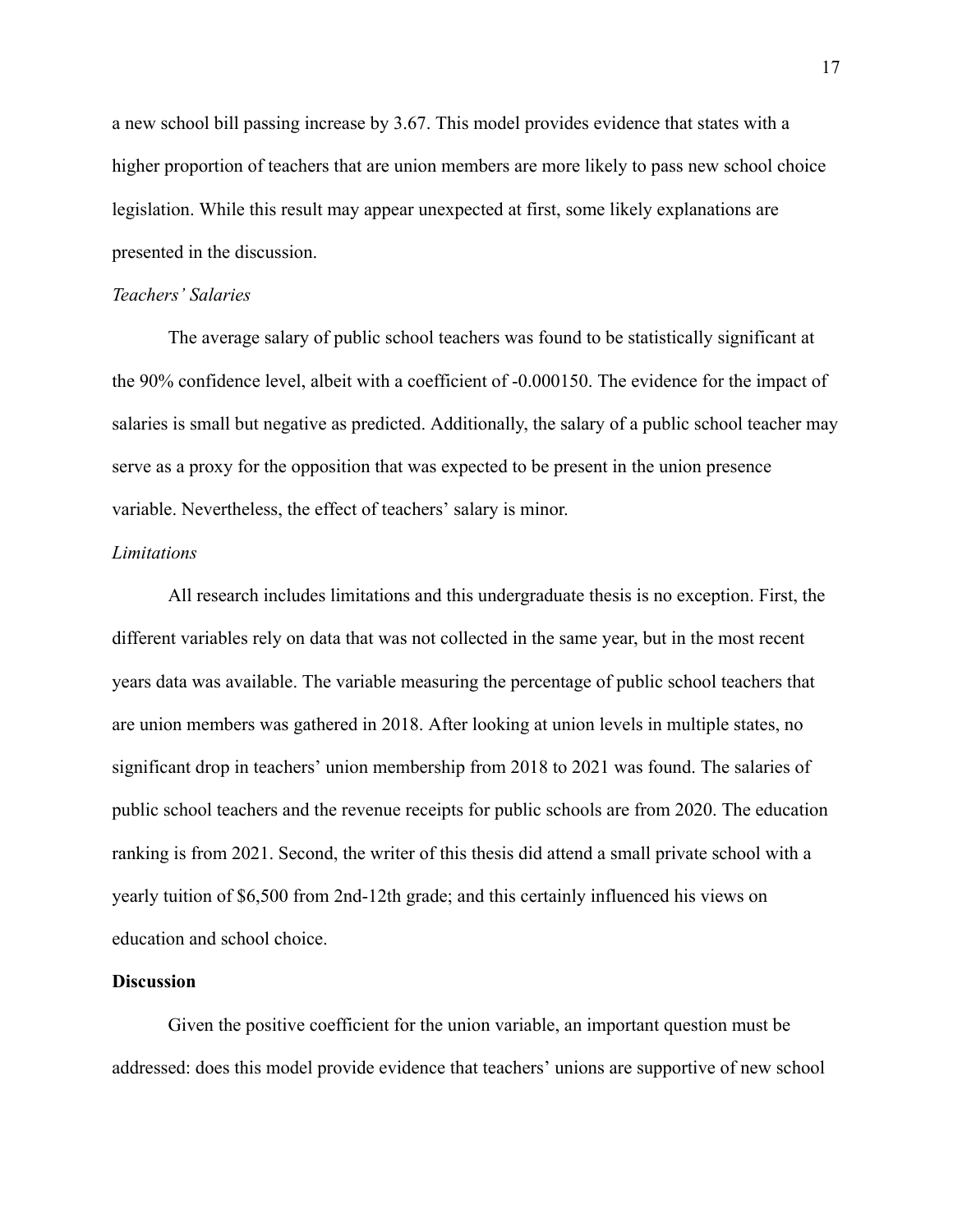choice legislation? This is likely not the case. First, legislators may be responding to teachers' unions in a counterintuitive way, meaning that legislators may be trying to diminish the influence of teachers' unions in local education policy by passing school choice legislation. The effects of teachers' unions are best seen at the local level where they tend to dominate school board elections and where they secure benefits through collective bargaining (Moe, 2006). Perhaps state legislators passed new school choice legislation in 2021 attempting to combat the political efforts of unions in their states. Even if the literature were not clear that unions dislike school choice, unions like the NEA and AFT have made their opinions clear. A quick glance through the website or Twitter feed of the NEA or AFT confirms that they do not support school choice. The model's positive coefficient is not evidence that unions or their members had a sudden change of heart in 2021 as states passed school choice legislation. Rather, this positive coefficient is more likely to be evidence for the response of state legislatures to the presence and influence of teachers' unions.

Additionally, the model did not find evidence that political party was a significant influence on the passage of new school choice legislation. This could mean that state legislators are mirroring the views of their constituents; the vast majority of Americans support a plethora of school choice reforms according to a Real Clear Politics survey (2021). Convexly, it may mean that politicians, regardless of party, are equally likely to vote for new school choice legislation.

Overall, the percentage of public school teachers that are union members appears to be a poor proxy for the intended effects of teachers' unions. The opposition to school choice that teachers' unions hold was not adequately found or measured in this model. Future research that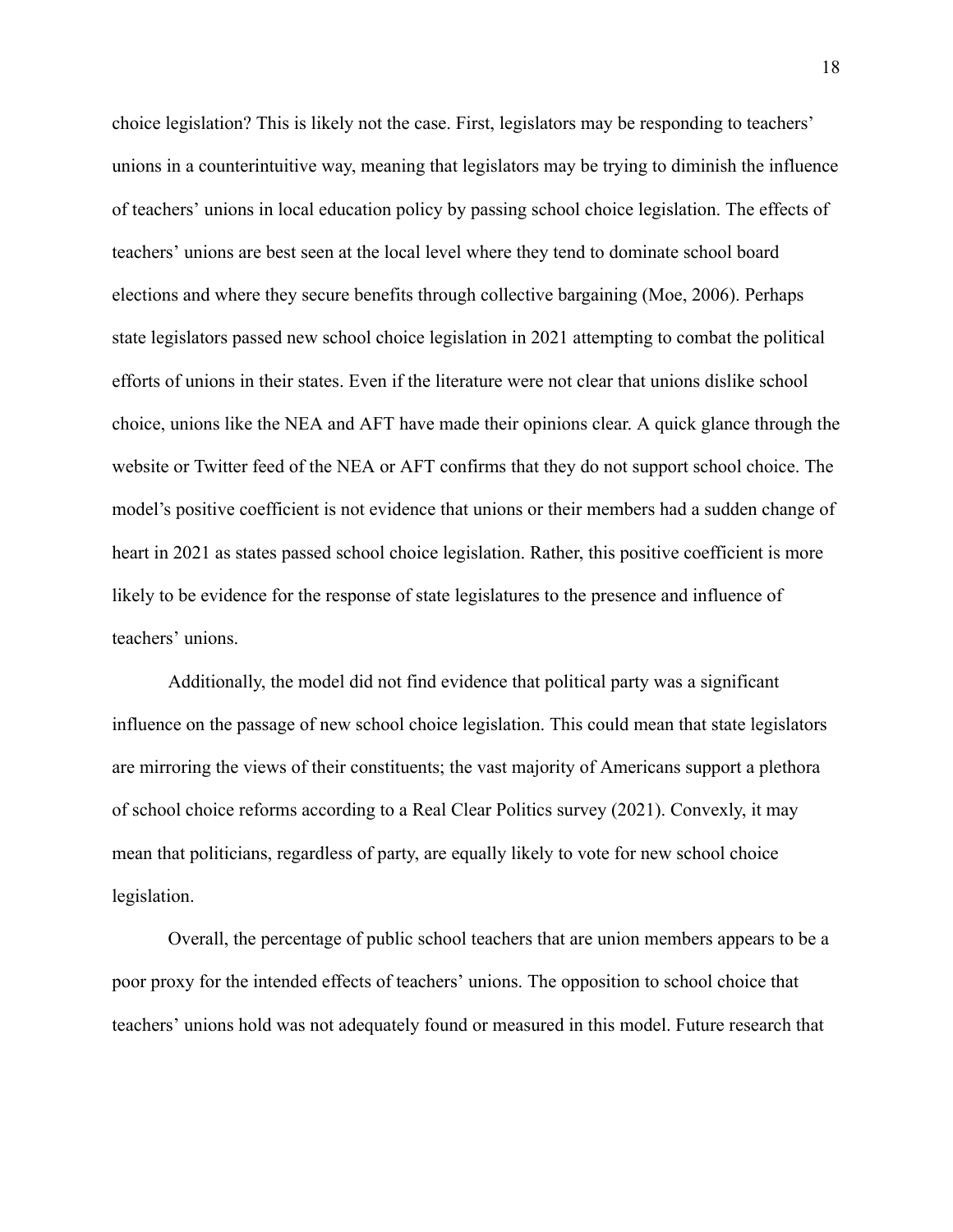measures the volunteering efforts, media campaigns, or political donations of unions to specific legislators will be helpful to further elucidate this issue.

As states continue to explore ways to improve educational access and quality, innovative and empowering solutions will be needed. If those solutions are to be successful and transparent, the effects of various stakeholders on the legislative process and the effects of the legislation on the constituents must be empirically discerned. This undergraduate thesis provides a starting point for future research efforts and supplies evidence that a more descriptive model should be narrower in scope. Future studies will be more enlightening by focusing on individual bills or states, not on the nation as a whole.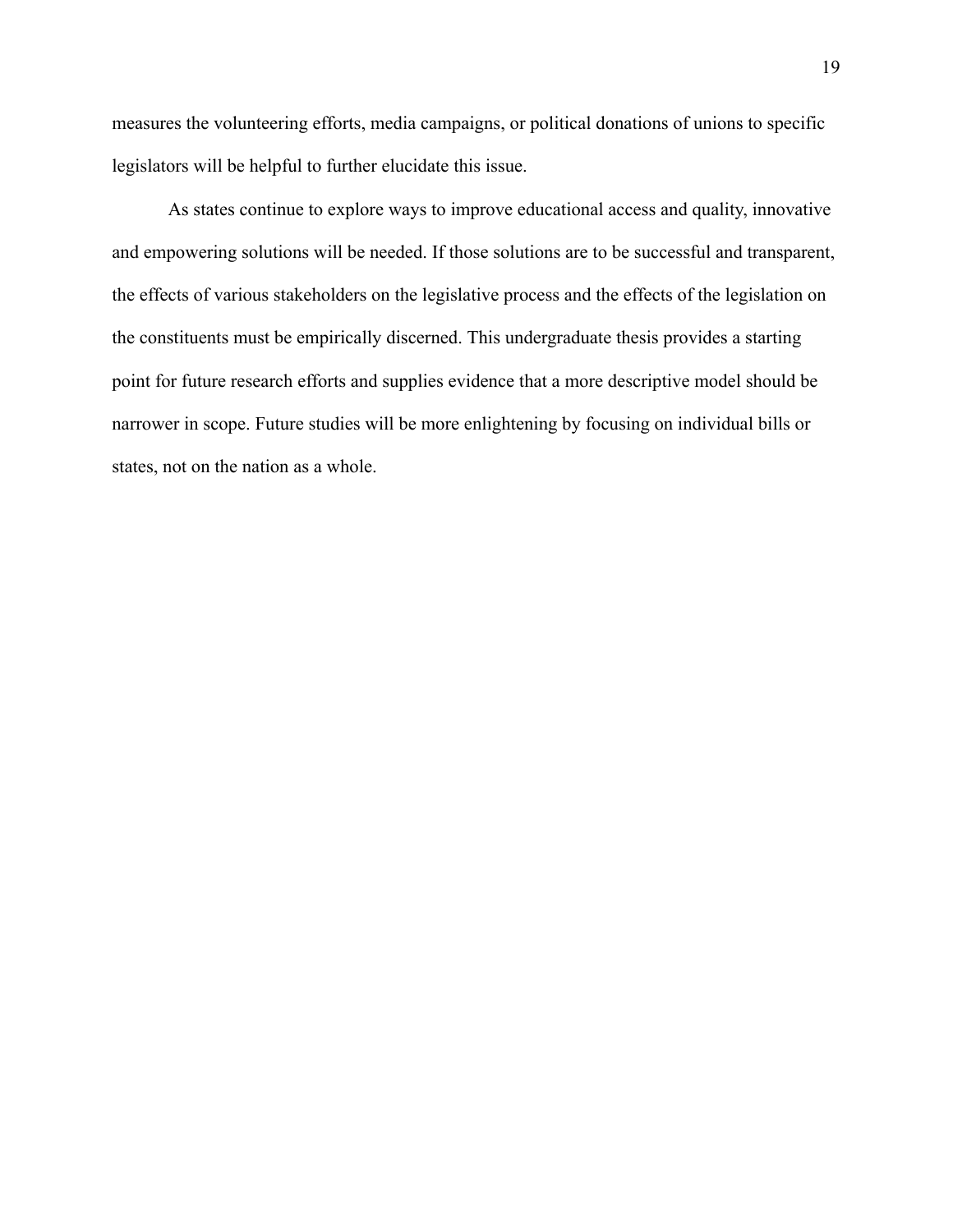## **References**

- Andre, M. et al. (2020, Nov. 3). "National exit polls: how different groups voted." *The New York Times* https://www.nytimes.com/interactive/2020/11/03/us/elections/exit-polls-president. html.
- Bettinger, E. (2005) The effect of charter schools on charter students and public schools, *Economics of Education Review, 24*(2) 133-147. https://doi.org/10.1016/j.econedurev. 2004.04.009.
- Brunell, Thomas L. (2005). The relationship between political parties and interest groups: explaining patterns of PAC contributions to candidates for Congress. *Political Research Quarterly*, *58*(4), [University of Utah, Sage Publications, Inc.], 681–88, https://doi.org/10.2307/3595653.
- Brunner, E. J., & Squires, T. (2013). The bargaining power of teachers' unions and the allocation of school resources. *Journal of Urban Economics, 76*, 15-27. https://doi.org/10.1016/j.jue.2013.01.003.
- Buerger, C. & Bifulco, R. (2019), The effect of charter schools on districts' student composition, costs, and efficiency: The case of New York state. *Economics of Education Review*, *69*, 61-72. https://doi.org/10.1016/j.econedurev.2019.01.003
- Carl, J. (1994). Parental choice as national policy in England and the United States. *Comparative Education Review*, *38*(3), 294-322. https://www.jstor.org/stable/1189064.
- Chappell, H. W. (1982). Campaign contributions and congressional voting: a simultaneous probit-Tobit model. *The Review of Economics and Statistics, 64*(1), 77–83. https://doi.org/10.2307/1937945.
- Constant, L. M. (2006). When money matters: campaign contributions, roll call votes, and school choice in Florida. *State Politics & Policy Quarterly, 6*(2), 195–219. http://www.jstor.org/stable/41289386.
- Cowen, J. M., & Strunk, K. O. (2015). The impact of teachers' unions on educational outcomes: What we know and what we need to learn. *Economics of Education Review*, *48*, 208-223.
- DeBray-Pelot, E. H., Lubienski, C. A., & Scott, J. T. (2007). The institutional landscape of interest group politics and school choice. *Peabody Journal of Education*, *82*(2-3), 204-230. https://doi.org/10.1080/01619560701312947/.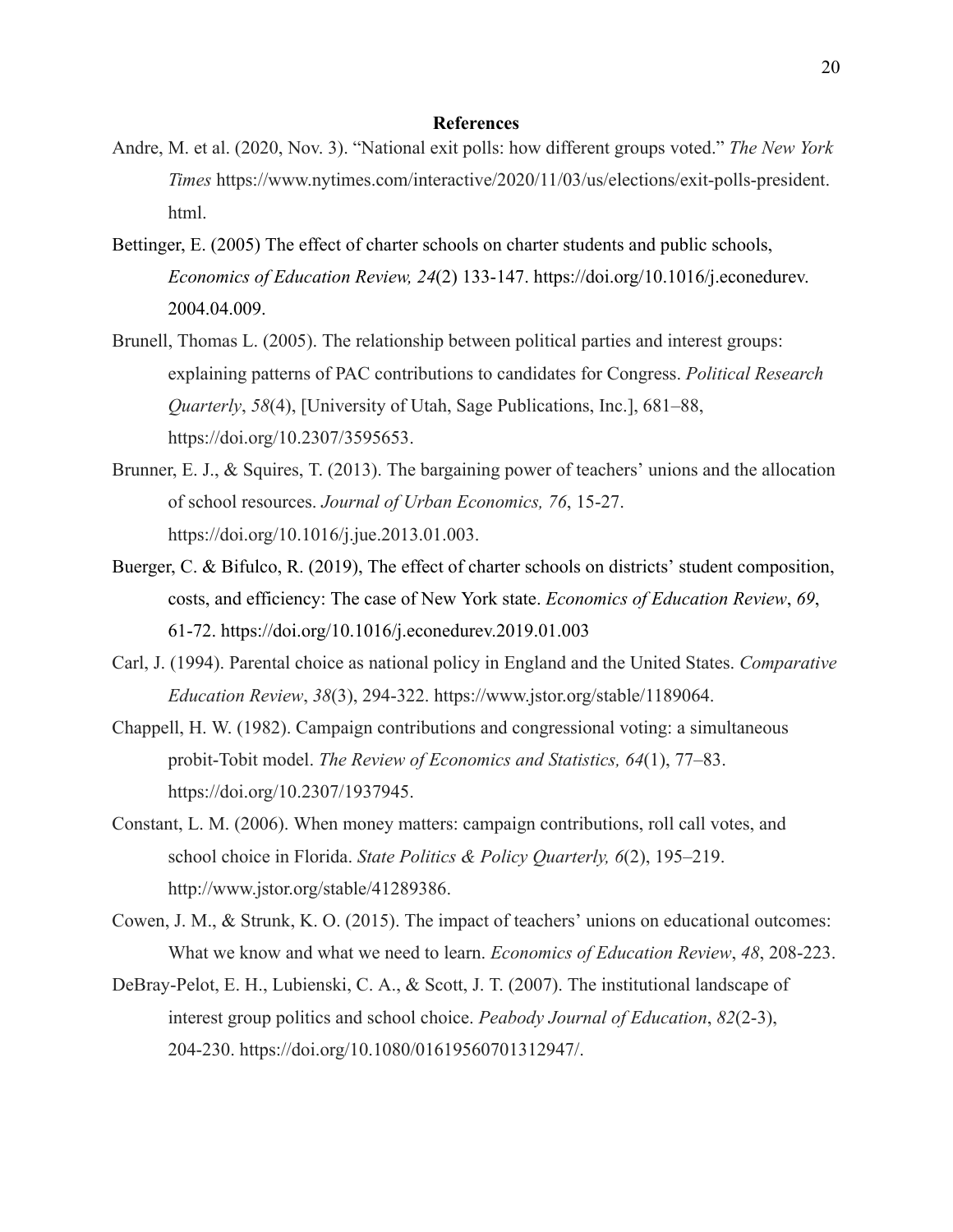- Eberts, R. W., & Stone, J. A. (1984). *Unions and Public Schools: The Effect of Collective Bargaining on American Education*. Lexington Books, DC Heath and Company, 125 Spring Street, Lexington, MA 02173.
- Egalite, A. J., & Wolf, P. J. (2016) A review of the empirical research on private school choice, *Peabody Journal of Education, 91*(4), 441-454, DOI: 10.1080/0161956X.2016.1207436.
- Eggleston, C., & Fields, J. (2021). Census Bureau's household pulse survey shows significant increase in homeschooling rates in fall 2020. *U.S. Census Bureau*. https://www.census.gov/library/stories/2021/03/homeschooling-on-the-rise-during-covid-19-pandemic.html.
- Freeman, R. (2003, Sep.). What do unions do ... to voting? (Working Paper 9992). *National Bureau of Economic Research*. http://www.nber.org/papers/w9992.
- Greene, J., Peterson, P., & Du, J. (1999). Effectiveness of school choice: the Milwaukee experiment. *Education and Urban Society 31*(2) 190-213. https://doi.org/10.1177%2F0013124599031002005.
- Greene, J. (2007). Fixing Special Education. *Peabody Journal of Education, 82*(4), 703-723. http://www.jstor.org/stable/25594767.
- Greene, J. (2017). The relationship between public and private schooling and anti-Semitism. *Journal of School Choice 11*(1) 111-130. https://doi.org/10.1080/15582159.2016. 1270143.
- Hall, R. L., & Wayman, F. W. (1990). Buying time: moneyed interests and the mobilization of bias in congressional committees. *American political science review*, *84*(3), 797-820. https://www.jstor.org/stable/1962767.
- Hanushek, E. (1997) Assessing the effects of school resources on student performance: an update. *Educational Evaluation and Policy Analysis 19*(2) pp. 141-164. http://hanushek.stanford.edu/publications/assessing-effects-school-resources-student-perf ormance-update.
- Heise, M. (2012). Law and and policy entrepreneurs: empirical evidence on the expansion of school choice policy. *Notre Dame Law Review 87*(5), 1917-1940.
- Hoxby, C. M. (1996). How teachers' unions affect education production. *The Quarterly Journal of Economics*, *111* (3), 671–718, https://doi.org/10.2307/2946669.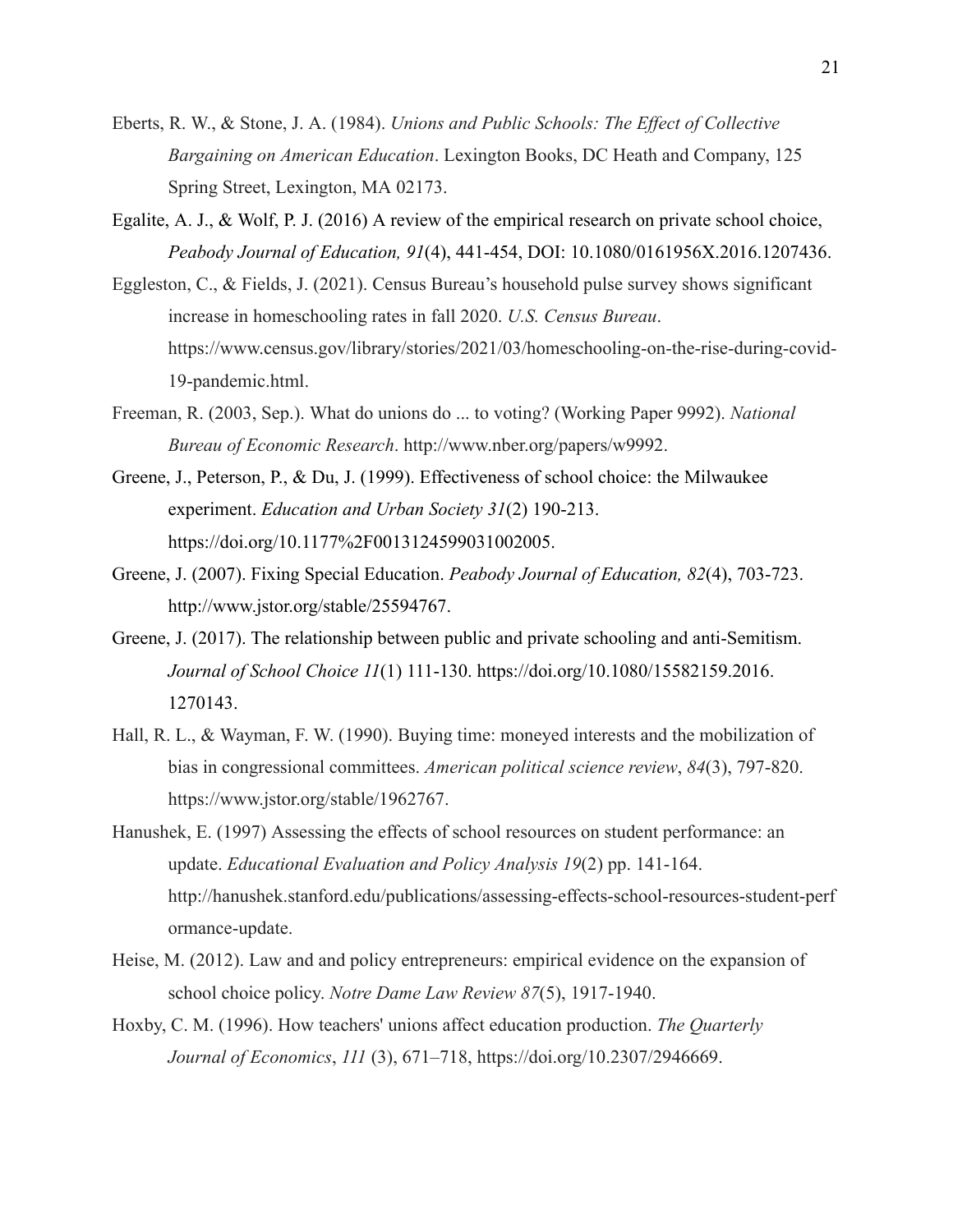- Hoxby, C. M. (2003). School choice and school productivity. could school choice be a tide that lifts all boats? *The Economics of School Choice*. In C. M. Hoxby (Eds.), *The Economics of School Choice* (pp. 287-341). University of Chicago Press.
- Jabbar, H., Fong, C. J., Germain, E., Li, D., Sanchez, J., Sun, W.-L., & Devall, M. (2019). The competitive effects of school choice on student achievement: a systematic review. *Educational Policy*. Retrieved April 24, 2021 from https://doi.org/10.1177/0895904819 874756.
- Kau, J. B., Keenan, D., & Rubin, P. H. (1982). A general equilibrium model of congressional voting. *The Quarterly Journal of Economics*, *97*(2), 271-293. https://doi.org/10.2307/1880758
- Kau, J. B., & Rubin, P. H. (1993). Ideology, voting, and shirking. *Public choice*, *76*(1-2), 151- 172. https://www.jstor.org/stable/30025700.
- Meckler, L. (2022, Jan. 30). Public education is facing a crisis of epic proportions. *Washington Post*. https://www.washingtonpost.com/education/2022/01/30/public-education-crisisenrollment-violence/.
- Moe, T. M. (2006). The union label on the ballot box: how school employees help choose their bosses. *Education Next, 6*(3), 58+. https://link.gale.com/apps/doc/A149158994 /AONE?u=tel\_oweb&sid=googleScholar&xid=411018b2.
- National Center for Education Statistics (2018) *Percentage of public school teachers who indicated that they were members of a union or an employee association similar to a union, by state: 2017–18*. [Data set]. Institute of Education Sciences. https://nces.ed.gov/surveys/ntps/tables/ntps1718\_20111201\_t1s.asp.
- National Center for Education Statistics (2019) *Total and current expenditures per pupil in public elementary and secondary schools: Selected years, 1919-20 through 2018-19*. [Data set]. Institute of Education Sciences. https://nces.ed.gov/programs/digest /d21/tables/dt21\_236.55.asp.
- National Education Association (NEA). (2021 Apr.). Ranking of the States 2020 and Estimates of School Statistics 2021. *NEA*. https://www.nea.org/research-publications.
- *Open Secrets.* Teachers unions. (2021). https://www.opensecrets.org/industries/indus.php?ind=l1300.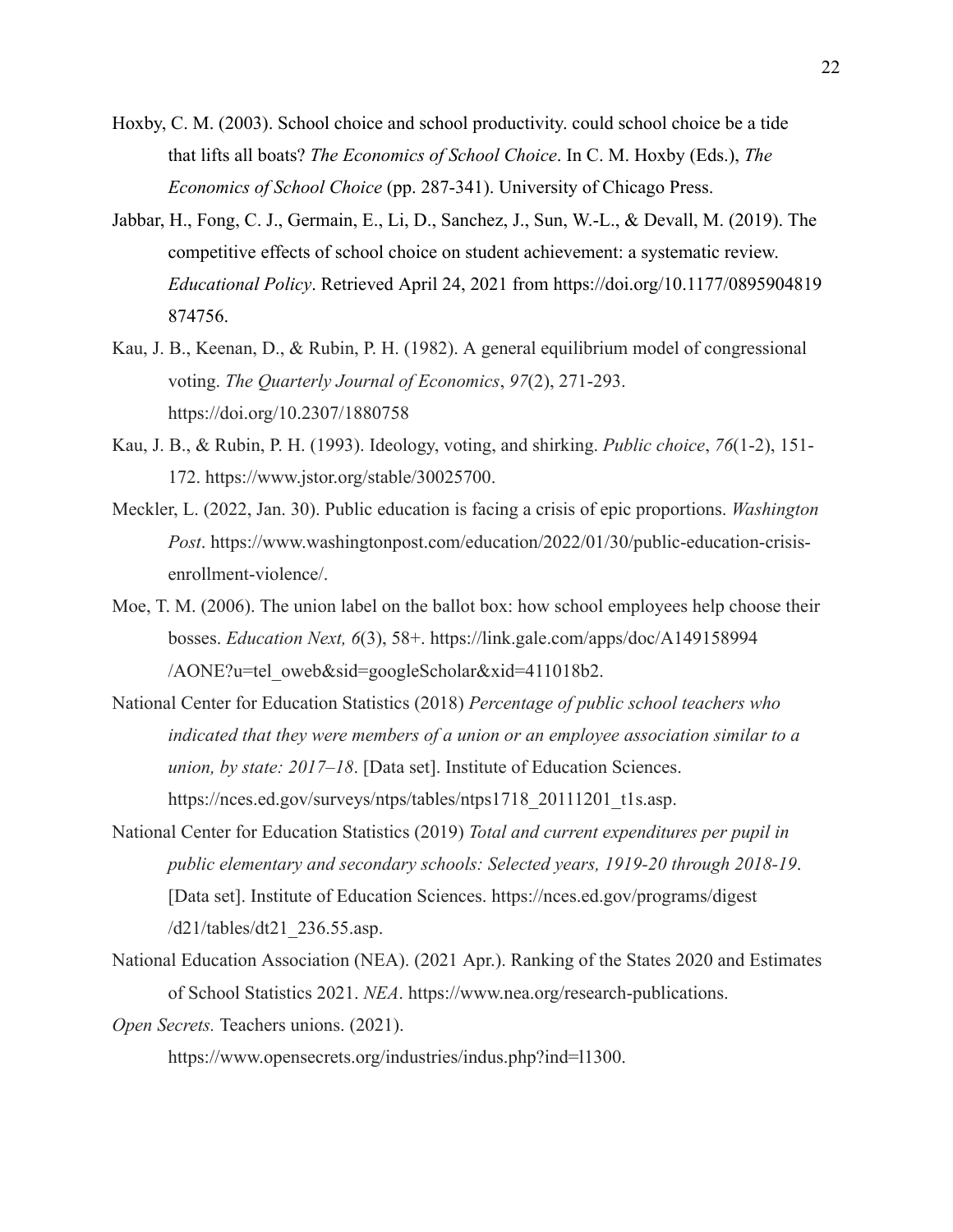Peterson, P., Howell, W., Wolf P., & Campbell, D. (2003). School vouchers: results from randomized experiments. The Economics of School Choice. In C. M. Hoxby (Eds.), *The Economics of School Choice* (pp. 107-144). University of Chicago Press.

Pre-K - 12 rankings. (2021). *U.S. News*.

https://www.usnews.com/news/best-states/rankings/education/prek-12.

- Psacharopoulos,G., Collis, V., Patrinos, H.A., & Vegas, E. (2021, Apr. 8). The COVID-19 cost of school closures in earnings and incomes around the world. *Comparative Education Review 65*(2). https://doi.org/10.1086/713540.
- Real Clear Opinion Research poll: school choice support soars. (2021, Apr. 6). *American Federation for Children*. https://www.federationforchildren.org/real-clear-opinion -research-poll-school-choice-support-soars/.
- School choice victories. (2022). *American Federation for Children*. https://www.federationforchildren.org/school-choice-victories/.
- Sowell, T. (2020). *Charter Schools and Their Enemies*. Basic Books.
- Strunk, K. O., & Grissom, J. A. (2010). Do strong unions shape district policies?: Collective bargaining, teacher contract restrictiveness, and the political power of teachers' unions. *Educational Evaluation and Policy Analysis, 32*(3), 389–406. https://doi.org/10.3102/0162373710376665.
- West, K. L., & Mykerezi, E. (2011). Teachers' unions and compensation: The impact of collective bargaining on salary schedules and performance pay schemes. *Economics of Education Review, 30*(1), 99-108. https://doi.org/10.1016/j.econedurev.2010.07.007.
- Winters, M., & Greene, J. (2011). Public school response to special education vouchers: the impact of Florida's McKay Scholarship Program on disability diagnosis and student achievement in public schools. *Educational Evaluation and Policy Analysis, 33*(2), 138-158. http://www.jstor.org/stable/41238544.
- Winters, M. (2012). Measuring the effect of charter schools on public school student achievement in an urban environment: evidence from New York City. *Economics of Education Review 31* (2) 293-30. https://doi.org/10.1016/j.econedurev.2011.08.014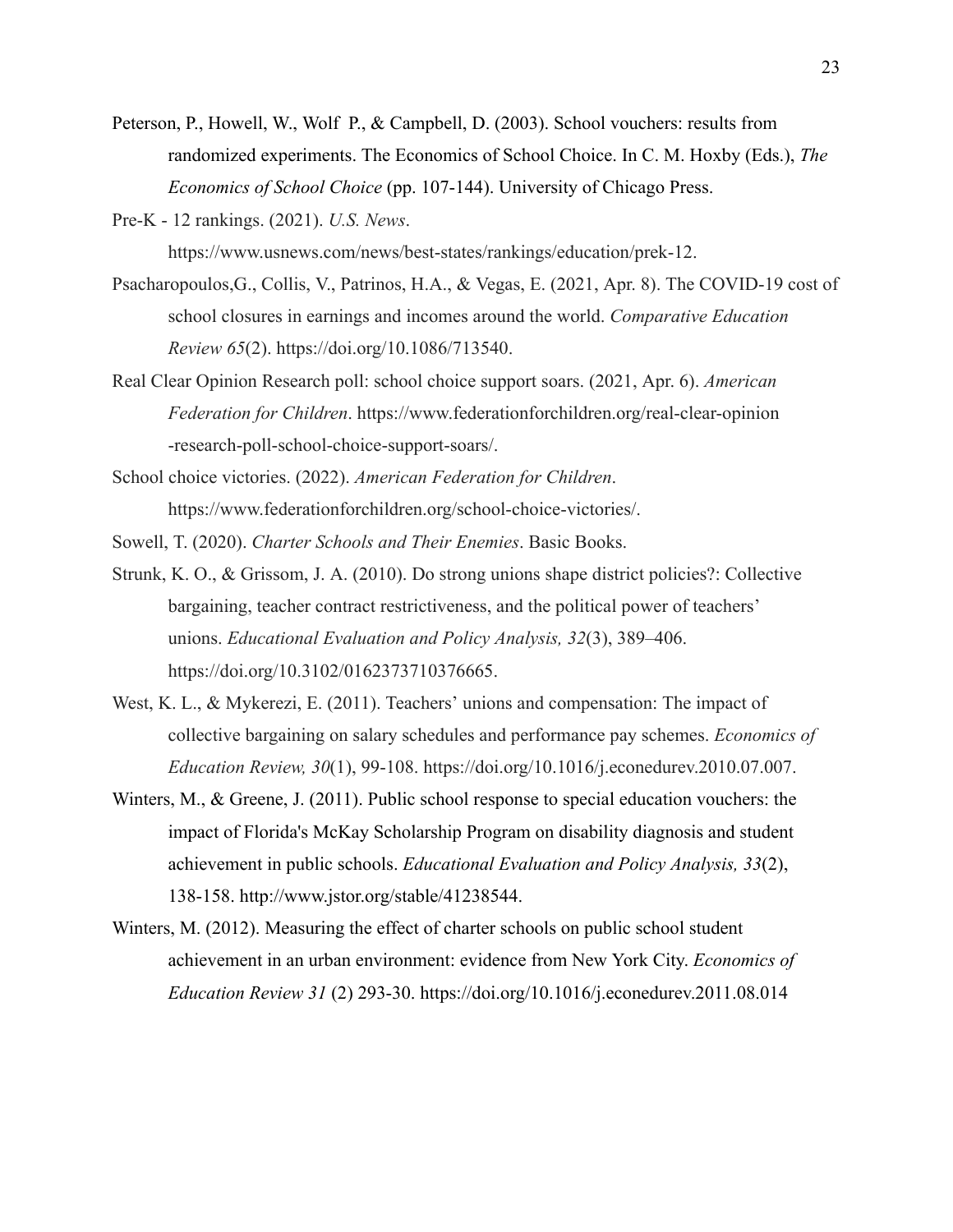## **Appendix A**

**Percentage of public school teachers who indicated that they were members of a union or an employee association similar to a union, by state: 2017–18**

| <b>State</b>         | <b>Member of a union or Employee Association</b> |
|----------------------|--------------------------------------------------|
| <b>United States</b> | 69.4                                             |
| Alabama              | 73.0                                             |
| Alaska               | 86.0                                             |
| Arizona              | 31.0                                             |
| Arkansas             | 26.1                                             |
| California           | 90.7                                             |
| Colorado             | 57.2                                             |
| Connecticut          | 97.0                                             |
| Delaware             | 89.2                                             |
| District of Columbia | $\ddagger$                                       |
| Florida              | 52.5                                             |
| Georgia              | 51.3                                             |
| Hawaii               | 96.6                                             |
| Idaho                | 49.9                                             |
| Illinois             | 96.3                                             |
| Indiana              | 65.4                                             |
| Iowa                 | 71.0                                             |
| Kansas               | 51.2                                             |
| Kentucky             | 56.7                                             |
| Louisiana            | 51.6                                             |
| Maine                | 77.6                                             |
| Maryland             | $\ddagger$                                       |
| Massachusetts        | 92.5                                             |
| Michigan             | 84.7                                             |
| Minnesota            | 92.5                                             |
| Mississippi          | 33.9                                             |
| Missouri             | 74.1                                             |
| Montana              | 86.3                                             |
| Nebraska             | 77.0                                             |
| Nevada               | 57.6                                             |
| New Hampshire        | 84.1                                             |
| New Jersey           | 95.7                                             |
| New Mexico           | 43.4                                             |
| New York             | 97.4                                             |
| North Carolina       | 19.9                                             |
| North Dakota         | 73.6                                             |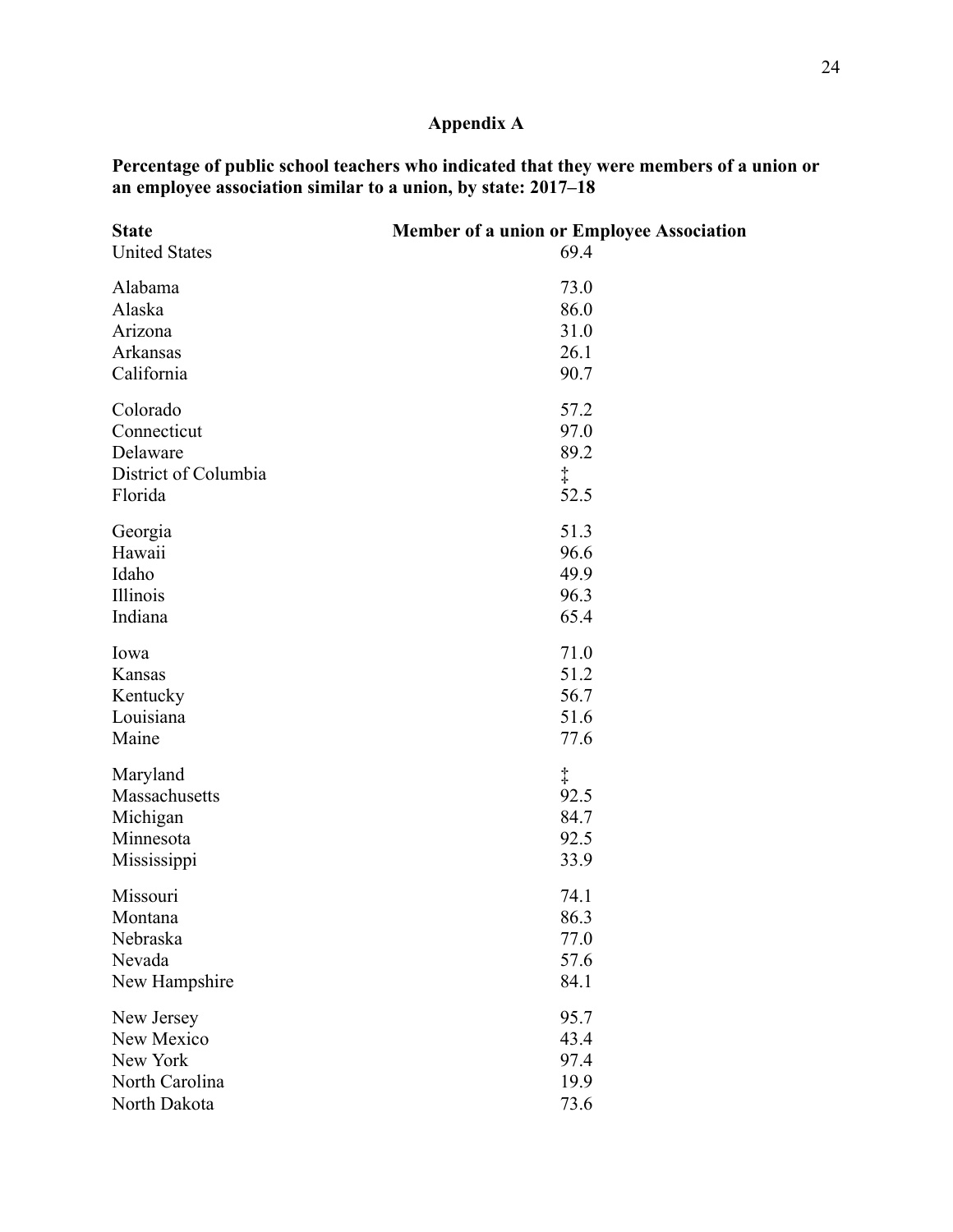| Ohio           | 91.7 |
|----------------|------|
| Oklahoma       | 59.4 |
| Oregon         | 93.1 |
| Pennsylvania   | 92.2 |
| Rhode Island   | 88.9 |
| South Carolina | 23.0 |
| South Dakota   | 41.8 |
| Tennessee      | 43.5 |
| Texas          | 51.4 |
| Utah           | 46.9 |
| Vermont        | 93.6 |
| Virginia       | 43.3 |
| Washington     | 96.7 |
| West Virginia  | 73.9 |
| Wisconsin      | 48.0 |
| Wyoming        | 49.7 |

‡ Reporting standards not met. The response rate is below 50 percent.

SOURCE: U.S. Department of Education, National Center for Education Statistics, National Teacher and Principal Survey (NTPS), "Public School Teacher Data File," 2017–18.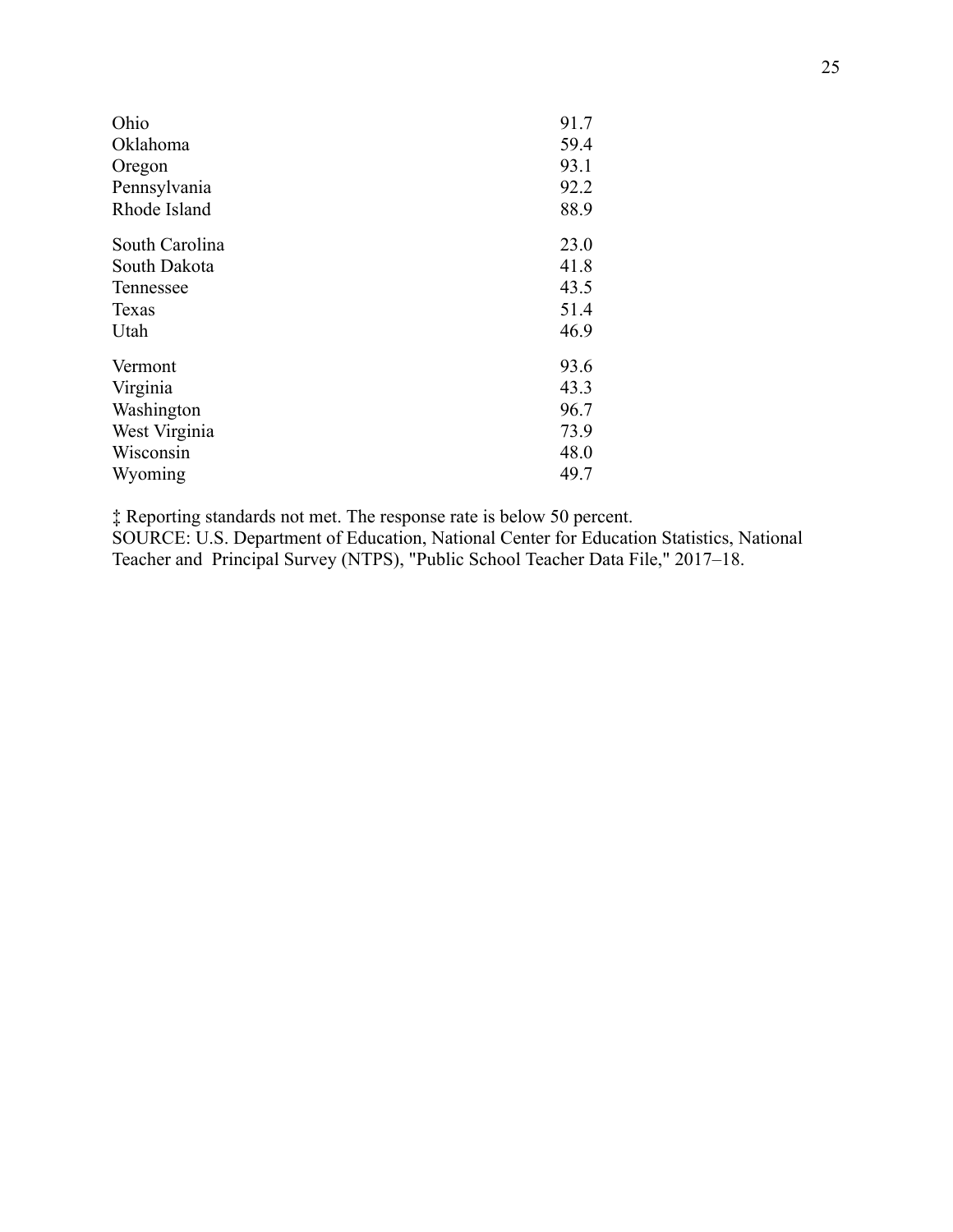## **Appendix B**

## **Average salaries of public school teachers for 2019-2020**

| <b>State</b>         | Salary(\$) |
|----------------------|------------|
| <b>United States</b> | 64,133     |
| Alabama              | 54,095     |
| Alaska               | 72,010     |
| Arizona              | 50,782     |
| Arkansa              | 50,456     |
| California           | 84,531     |
| Colorado             | 57,706     |
| Connecticut          | 78,427*    |
| Delaware             | $64,853*$  |
| Florida              | 49,102     |
| Georgia              | 60,578     |
| Hawaii               | 65,409     |
| Idaho                | 52,875     |
| Illinois             | 68,803     |
| Indiana              | 51,745     |
| Iowa                 | 58,184     |
| Kansas               | 51,320     |
| Kentucky             | 53,907     |
| Louisiana            | 51,566     |
| Maine                | 55,276     |
| Maryland             | 73,444     |
| Massachusetts        | 84,290     |
| Michigan             | 63,568     |
| Minnesota            | 58,663     |
| Mississippi          | 46,843     |
| Missouri             | 50,817     |
| Montana              | 52,135*    |
| Nebraska             | 55,267     |
| Nevada               | 56,672     |
| New Hampshire        | 59,622     |
| New Jersey           | 76,376*    |
| New Mexico           | 54,256     |
| New York             | 87,069*    |
| North Carolina       | 54,150     |
| North Dakota         | 53,525     |
| Ohio                 | 61,406     |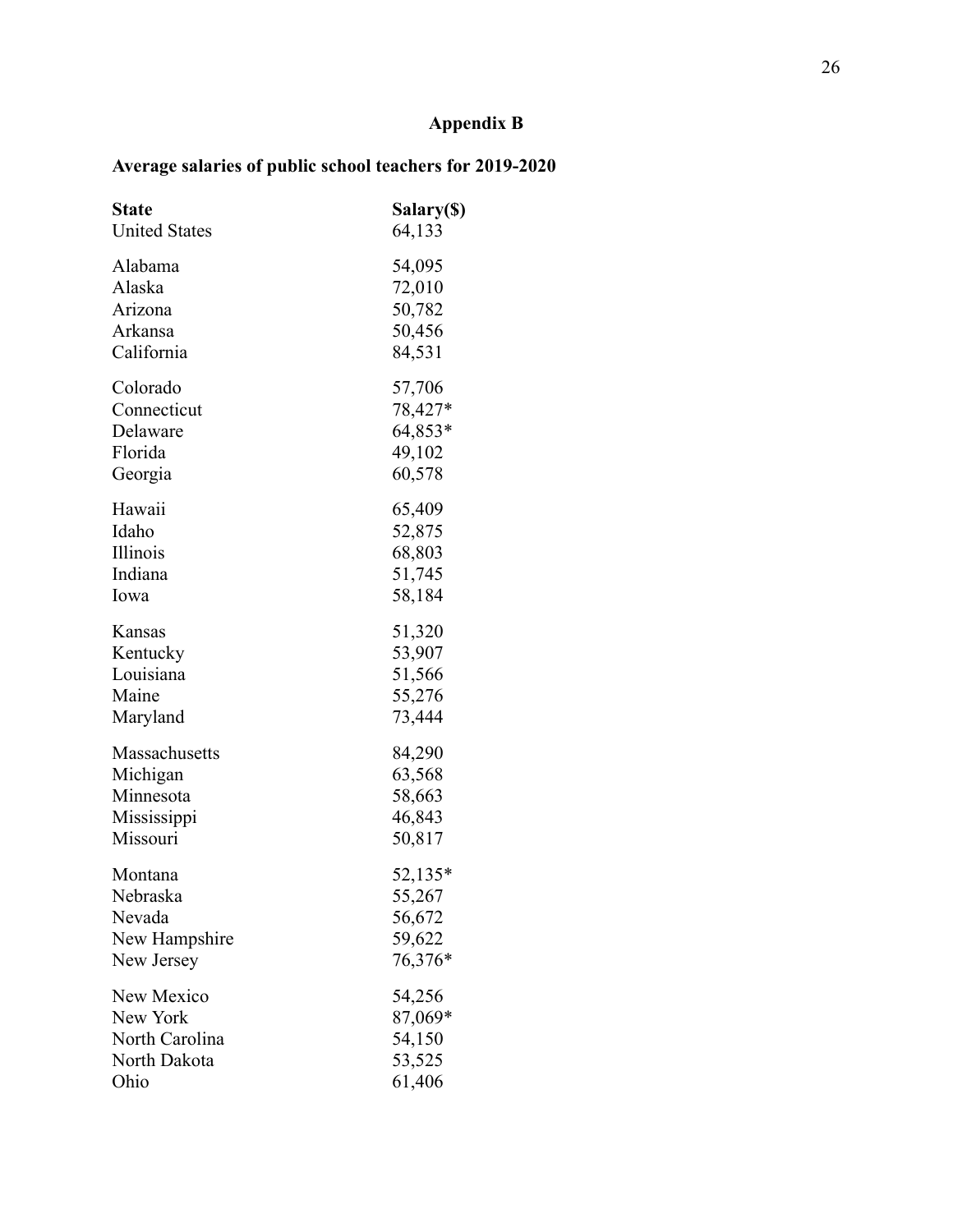| Oklahoma       | 54,096  |
|----------------|---------|
| Oregon         | 67,685  |
| Pennsylvania   | 70,339  |
| Rhode Island   | 75,336* |
| South Carolina | 53,329  |
| South Dakota   | 48,984  |
| Tennessee      | 51,862  |
| Texas          | 57,090  |
| Utah           | 54,678  |
| Vermont        | 61,108* |
| Virginia       | 57,665  |
| Washington     | 76,743  |
| West Virginia  | 50,238  |
| Wisconsin      | 59,431  |
| Wyoming        | 59,786  |
|                |         |

\* NEA Estimate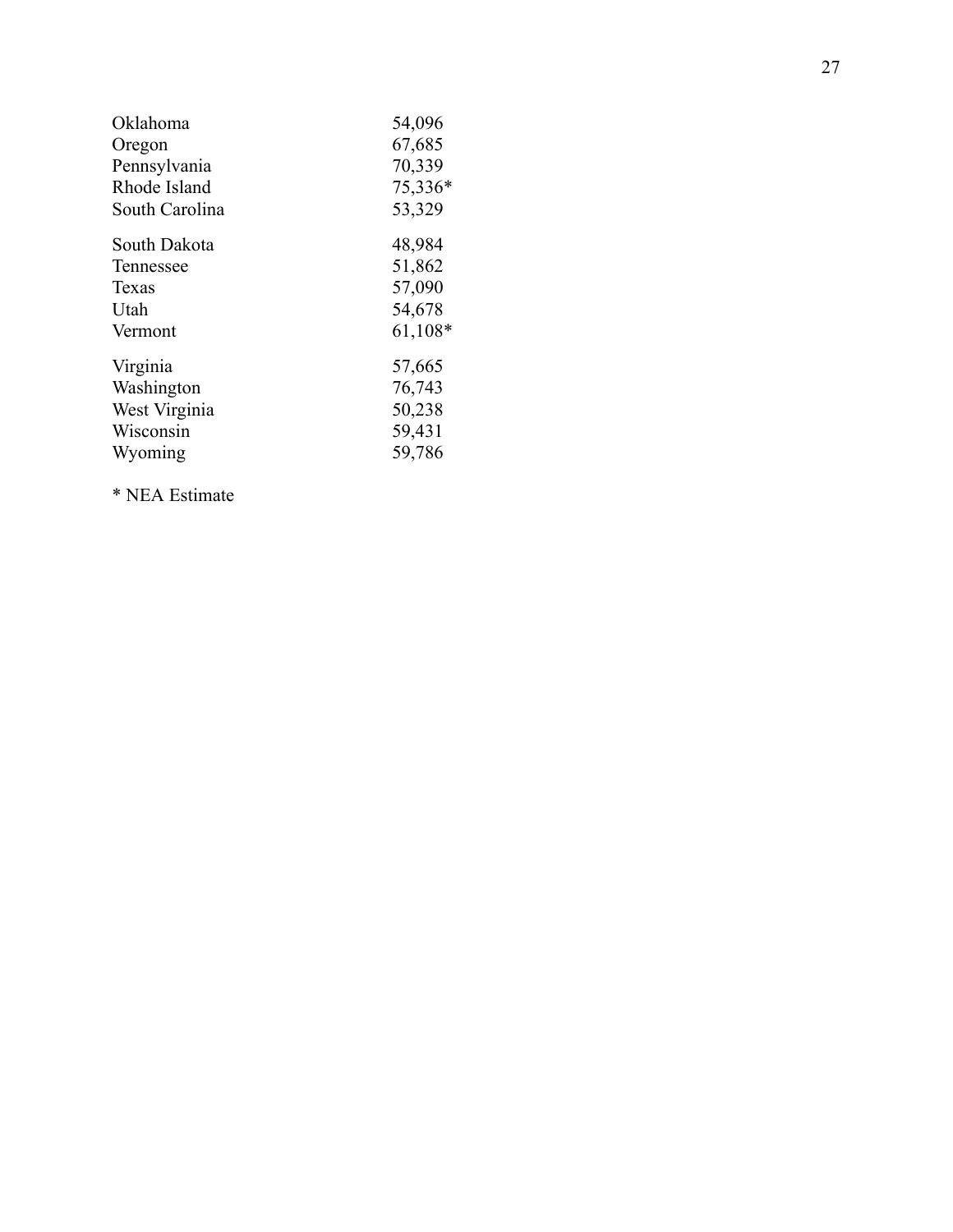## **Appendix C**

## **Public School Revenue Receipts Per Student in Fall Enrollment 2019-2020**

| <b>State</b>         | Revenue(\$) |
|----------------------|-------------|
| <b>United States</b> | 15,673      |
| Alabama              | 11,854      |
| Alaska               | 20,422*     |
| Arizona              | 10,801*     |
| Arkansa              | 11,812      |
| California           | 16,358*     |
| Colorado             | 13,897      |
| Connecticut          | 22,692*     |
| Delaware             | 15,397*     |
| Florida              | 11,493      |
| Georgia              | 13,088*     |
| Hawaii               | 16,897*     |
| Idaho                | 9,388*      |
| Illinois             | 19,786*     |
| Indiana              | 13,064*     |
| Iowa                 | 13,855      |
| Kansas               | 14,287      |
| Kentucky             | 13,362      |
| Louisiana            | 13,578      |
| Maine                | 17,388      |
| Maryland             | 18,180      |
| Massachusetts        | 20,581      |
| Michigan             | 13,039      |
| Minnesota            | 16,492*     |
| Mississippi          | 10,740      |
| Missouri             | 13,949      |
| Montana              | 12,831*     |
| Nebraska             | 12,043*     |
| Nevada               | 11,236*     |
| New Hampshire        | 19,054      |
| New Jersey           | 23,126*     |
| New Mexico           | 14,863      |
| New York             | 30,662*     |
| North Carolina       | 11,776      |
| North Dakota         | 16,616*     |
| Ohio                 | 15,062*     |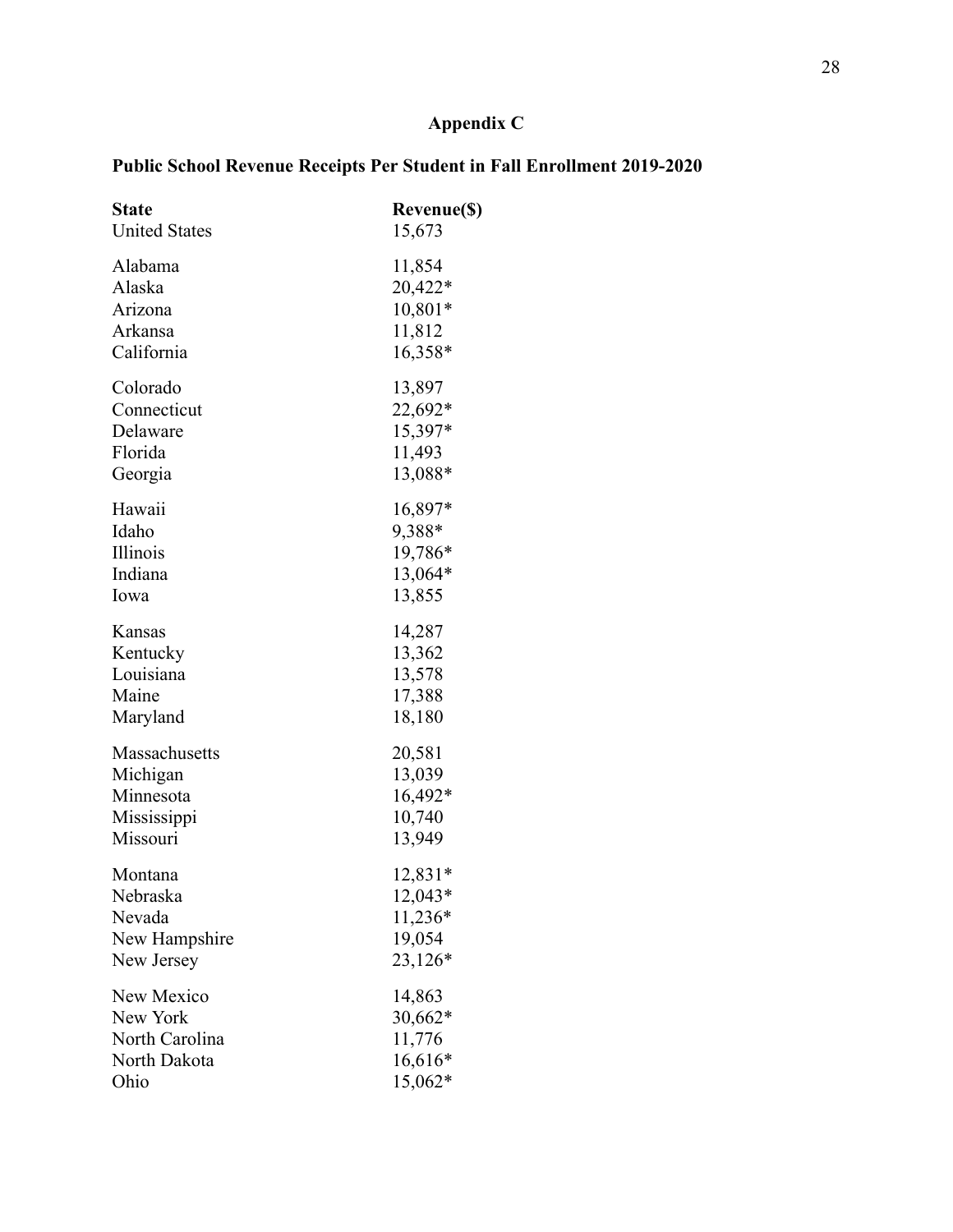| Oklahoma       | 10,757    |
|----------------|-----------|
| Oregon         | 16,029    |
| Pennsylvania   | 20,038*   |
| Rhode Island   | 18,754*   |
| South Carolina | 15,012    |
| South Dakota   | 12,718    |
| Tennessee      | $10,332*$ |
| Texas          | 13,058    |
| Utah           | 10,161    |
| Vermont        | $21,516*$ |
| Virginia       | 13,877*   |
| Washington     | 18,625    |
| West Virginia  | 13,759*   |
| Wisconsin      | 13,929*   |
| Wyoming        | 19,519    |
|                |           |

\* NEA Estimate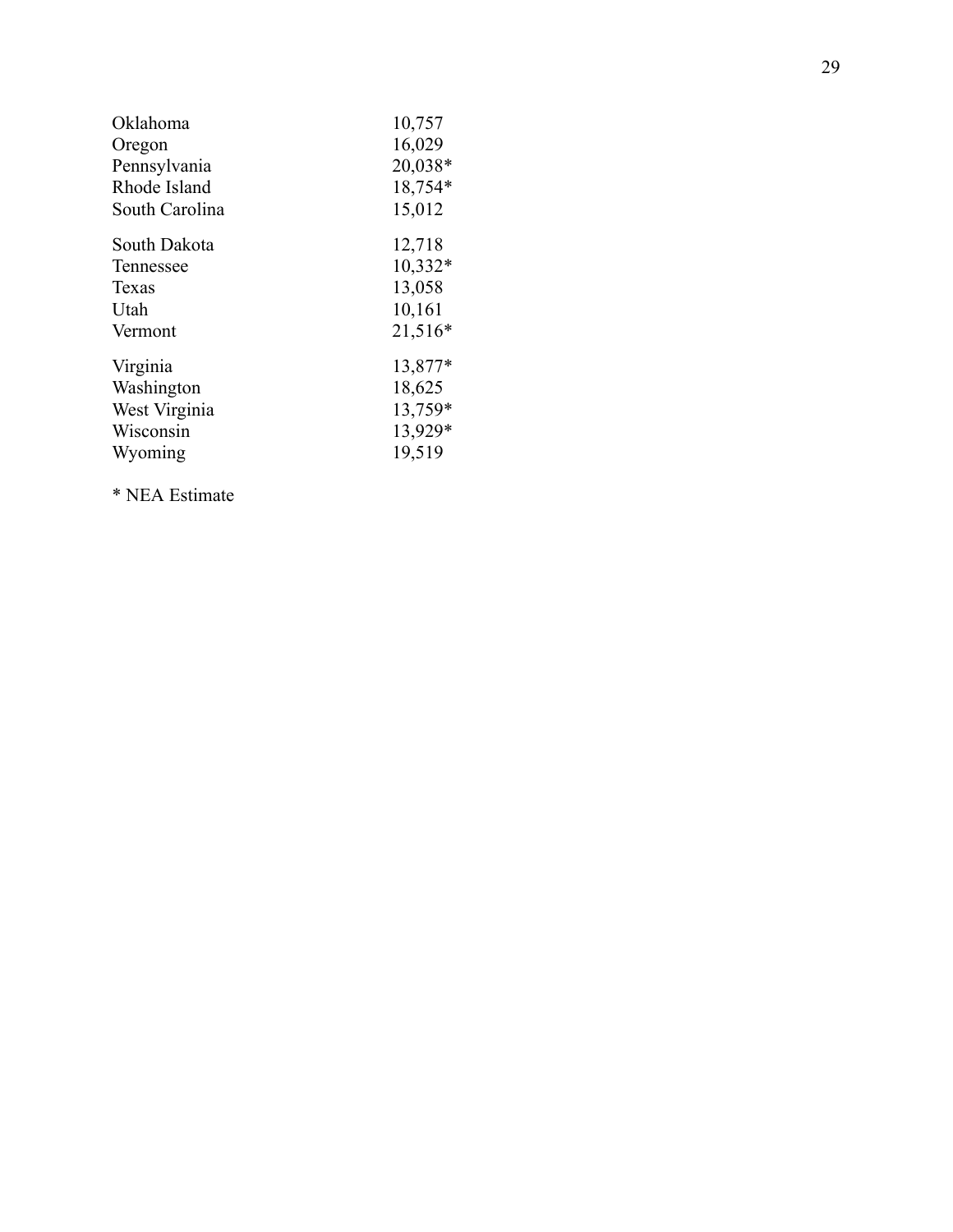## **Appendix D**

## **Binary Logistic Regression: Bill passed versus union, teacher salary, revenue per student, education ranking, Democratic legislature**

## **Method**

Link function Normit Rows used 49

**Response Information**

| <b>Variable</b> | Value | Count     |
|-----------------|-------|-----------|
| Bill passed     |       | 8 (Event) |
|                 | 0     | 41        |
|                 | Total | 49        |

## **Regression Equation**

 $P(1) = \Phi(Y')$ 

 $Y' = 7.16 + 3.67$  union - 0.000150 teacher salary

- 0.000018 revenue per student

- 0.0310 education ranking - 3.05 Democratic legislature

*Φ = CDF of the standard normal distribution*

## **Coefficients**

| <b>Term</b>         | Coef        | <b>SE</b> Coef | Z-Value | <b>P-Value</b> | VIF  |
|---------------------|-------------|----------------|---------|----------------|------|
| Constant            | 7.16        | 4.19           | 1.71    | 0.087          |      |
| union               | 3.67        | 2.05           | 1.79    | 0.074          | 1.90 |
| teacher salary      | $-0.000150$ | 0.000087       | $-1.73$ | 0.084          | 2.02 |
| revenue per student | $-0.000018$ | 0.000134       | $-0.13$ | 0.895          | 2.06 |
| education ranking   | $-0.0310$   | 0.0264         | $-1.17$ | 0.240          | 1.59 |
| Democratic          | $-3.05$     | 2.78           | $-1.10$ | 0.272          | 1.99 |
| legislature         |             |                |         |                |      |

## **Model Summary**

|        | Deviance Deviance        |  | Area Under                            |
|--------|--------------------------|--|---------------------------------------|
|        |                          |  | R-Sq R-Sq(adj) AIC AICc BIC ROC Curve |
| 31.84% | 20.37% 41.73 43.73 53.08 |  | 0.8628                                |

## **Goodness-of-Fit Tests**

| <b>Test</b>     | DF | Chi-Square P-Value |       |
|-----------------|----|--------------------|-------|
| Deviance        | 43 | 29.73              | 0.938 |
| Pearson         | 43 | 28.34              | 0.959 |
| Hosmer-Lemeshow | x  | 3.54               | 0.896 |